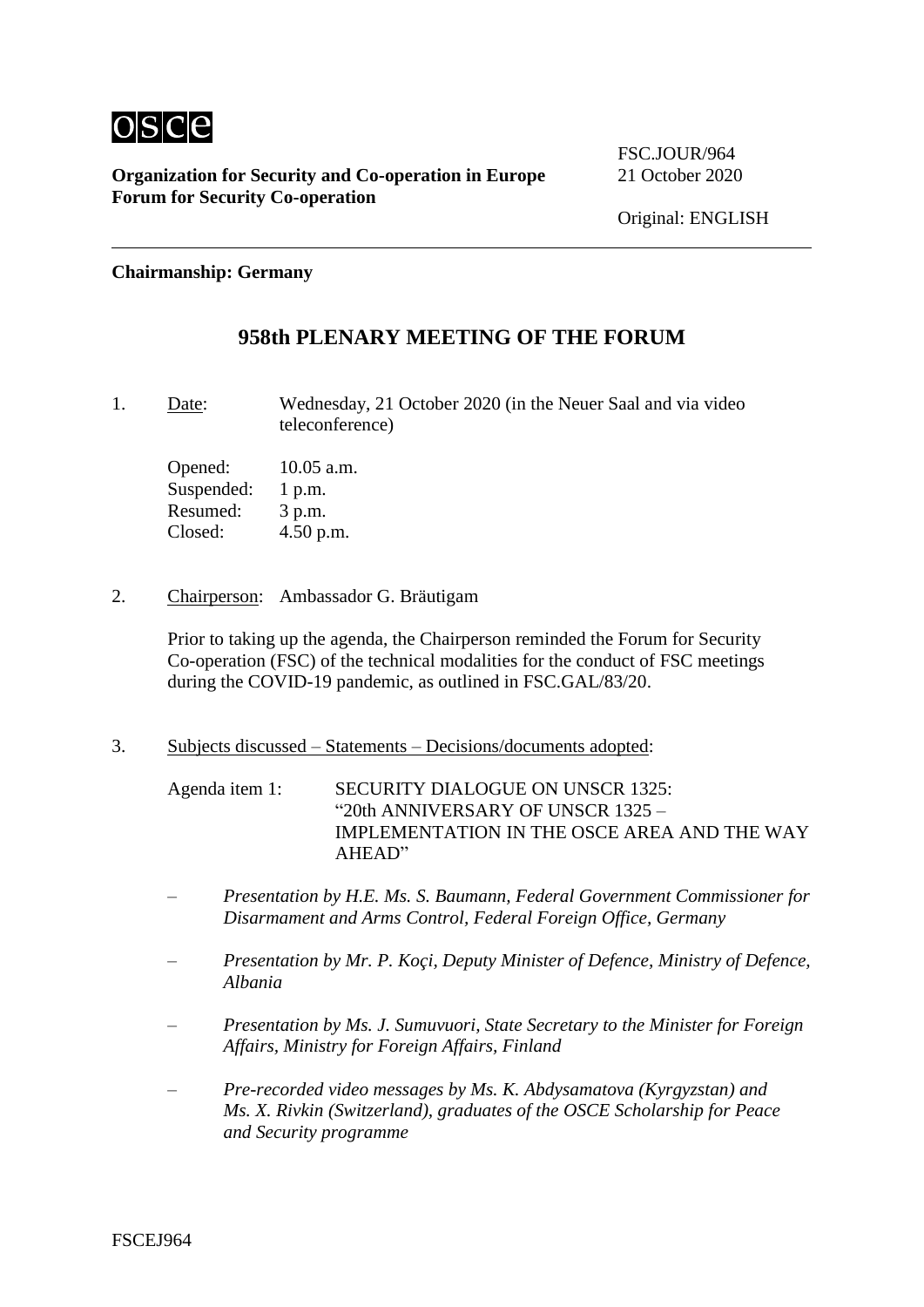Chairperson, Germany (FSC.DEL/277/20 OSCE+), Albania (FSC.DEL/276/20 OSCE+), Finland, Representative of the OSCE Conflict Prevention Centre, Ms. K. Abdysamatova, Ms. X. Rivkin, Germany-European Union (with the candidate countries Albania, Montenegro and North Macedonia; the country of the Stabilisation and Association Process and potential candidate country Bosnia and Herzegovina; the European Free Trade Association countries Iceland and Liechtenstein, members of the European Economic Area; as well as Andorra, Georgia, Moldova, San Marino and Ukraine, in alignment) (FSC.DEL/286/20), France (FSC.DEL/283/20 OSCE+), Canada, Slovenia (Annex 1), United Kingdom, Switzerland (FSC.DEL/269/20 OSCE+), United States of America, Holy See (FSC.DEL/267/20 OSCE+), Afghanistan (Partner for Co-operation) (FSC.DEL/272/20 OSCE+), Spain (Annex 2), Georgia (FSC.DEL/281/20 OSCE+), Norway (FSC.DEL/271/20), Liechtenstein (FSC.DEL/266/20 OSCE+), Sweden (FSC.DEL/268/20 OSCE+), Portugal (FSC.DEL/292/20 OSCE+), Malta (FSC.DEL/288/20 OSCE+), Turkey (FSC.DEL/279/20 OSCE+), Bulgaria, Romania (Annex 3), Belgium (FSC.DEL/278/20/Rev.1 OSCE+), Russian Federation (Annex 4), OSCE Parliamentary Assembly (PA.GAL/21/20 OSCE+), Chairperson of the Informal Group of Friends on Small Arms and Light Weapons (SALW) and Stockpiles of Conventional Ammunition (SCA) (Latvia) (Annex 5), FSC Co-ordinator for Matters Related to UNSCR 1325 (Albania) (Annex 6)

Agenda item 2: GENERAL STATEMENTS

- (a) *Situation in and around Ukraine*: Ukraine (FSC.DEL/280/20), Germany-European Union (with the candidate countries Albania, Montenegro and North Macedonia; the European Free Trade Association countries Iceland, Liechtenstein and Norway, members of the European Economic Area; as well as Andorra, Georgia, Moldova, San Marino and Ukraine, in alignment) (FSC.DEL/285/20), Canada, United Kingdom (FSC.DEL/287/20 OSCE+), United States of America, Russian Federation (Annex 7)
- (b) *On the situation in the South Caucasus*: Armenia (Annex 8), Azerbaijan (Annex 9), Turkey

Agenda item 3: ANY OTHER BUSINESS

- (a) *Financial contribution to the Information Management and Reporting System (iMARS) project*: Slovenia (Annex 10)
- (b) *Cancellation of the military exercise "Slovak Shield 2020"*: Slovakia
- (c) *Briefing on the meeting of the Informal Group of Friends on SALW and SCA held via video teleconference on 12 October 2020*: Chairperson of the Informal Group of Friends on SALW and SCA (Latvia) (Annex 11)
- (d) *Contacts by the FSC Chairmanship regarding the Announcing and Reminding Mechanism*: Chairperson (Annex 12)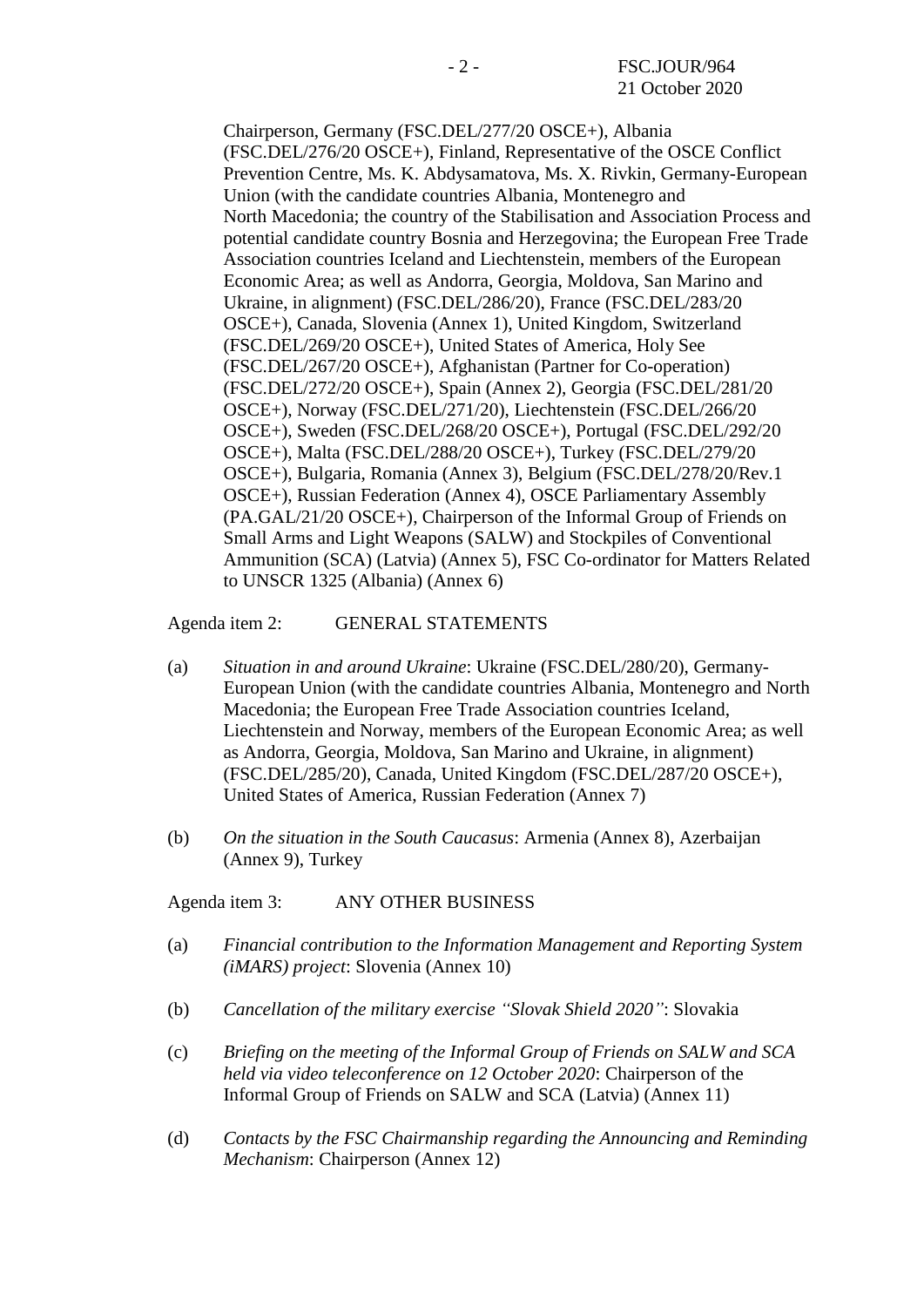- (e) *Way ahead for OSCE practical assistance projects on SALW and SCA, and distribution of a synopsis on the Status of SALW and Conventional Ammunition Projects in the OSCE as of 30 September 2020 (FSC.GAL/108/20)*: FSC Co-ordinator for Assistance Projects on SALW and SCA (Austria)
- (f) *Matters of protocol*: Germany, Chairperson
- 4. Next meeting:

Wednesday, 4 November 2020, at 10 a.m., in the Neuer Saal and via video teleconference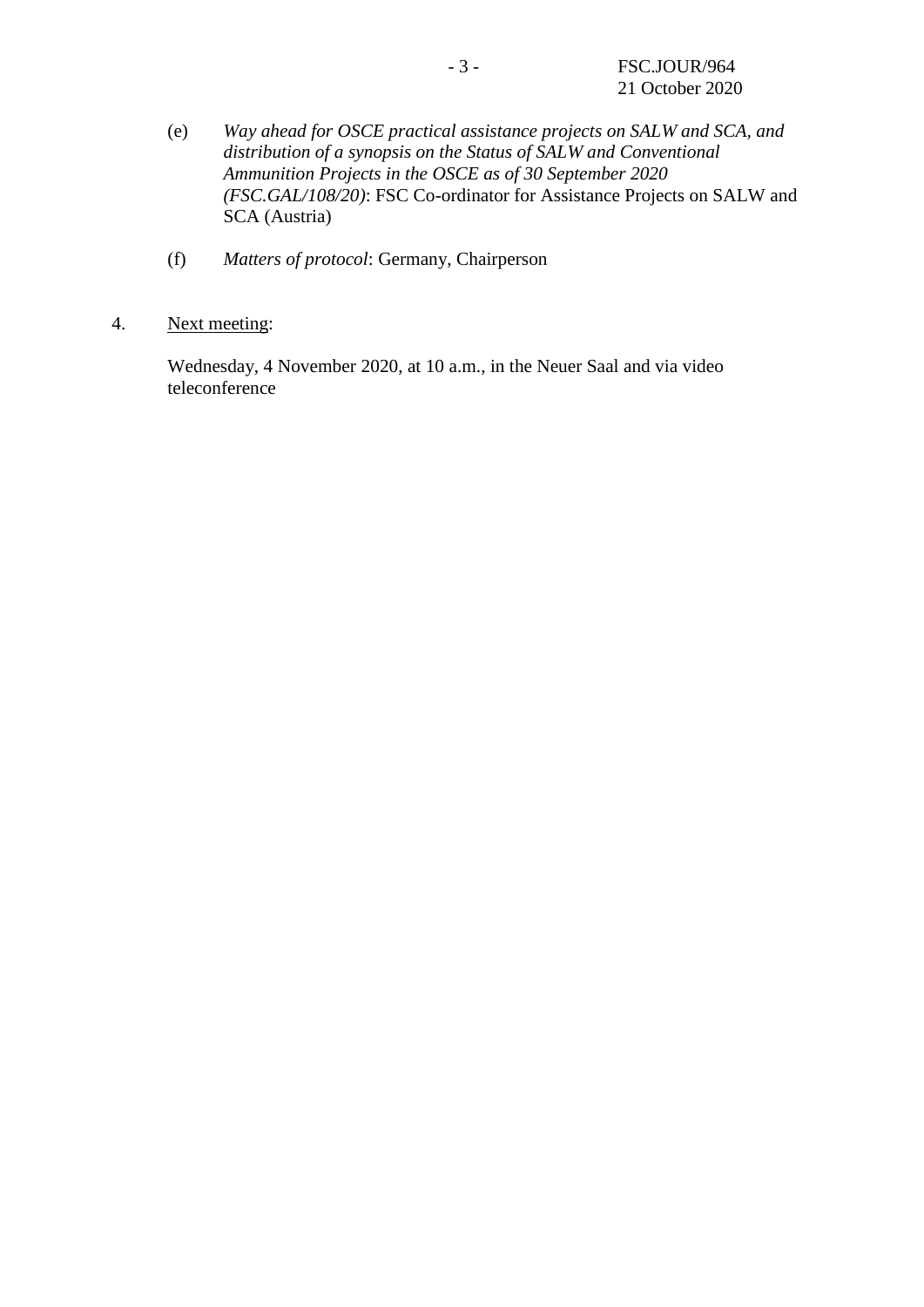

FSC.JOUR/964

Original: ENGLISH

**958th Plenary Meeting** FSC Journal No. 964, Agenda item 1

## **STATEMENT BY THE DELEGATION OF SLOVENIA**

Madam Chairperson, Dear colleagues,

First of all, let me join the other delegations in commending the panellists for their valuable presentations and their contribution to the discussion. I would also like to express my gratitude to the German Chairpersonship of the Forum for Security Co-operation for devoting this Security Dialogue to the landmark adoption of United Nations Security Council resolution 1325 (2000). Slovenia aligns itself with the statement delivered on behalf of the European Union and would like to add some comments from a national perspective.

The 20th anniversary of United Nations Security Council resolution (UNSCR) 1325 provides a timely occasion for us to take stock of achievements and identify shortcomings in its implementation at the national, regional and international level. This anniversary is also a splendid opportunity for us to recommit ourselves to its implementation, which plays a crucial part in ensuring peace and stability in the OSCE area and beyond.

In that regard, allow me to present the latest developments in Slovenia in relation to the women, peace and security agenda. We are currently concluding the implementation of our second National Action Plan on UNSCR 1325. To ensure the broad and comprehensive application of the resolution's provisions, the National Action Plan covers the work of several ministries, including the Ministries of Defence, the Interior and Foreign Affairs. Regular meetings at various levels among representatives of the relevant ministries and civil society have helped to strengthen national ownership and monitoring of the implementation of UNSCR 1325.

The latest addition to the list of concrete measures and initiatives undertaken by Slovenia to advance the women, peace and security agenda is the Peacekeeping Operations Training Centre (POTC), which was established earlier this year. The founders are the aforementioned ministries, while responsibility for the execution of day-to-day activities lies primarily with the Centre for European Perspective, a Slovenian governmental organization that is engaged in such areas as security, democratization and youth. The POTC will be offering a range of certified education and training courses for military, police and civilian personnel from our country's ministries and other experts with a view to their subsequent deployment to peacekeeping operations and missions run by the United Nations, the European Union, NATO and the OSCE. The focus of the trainings and activities will be on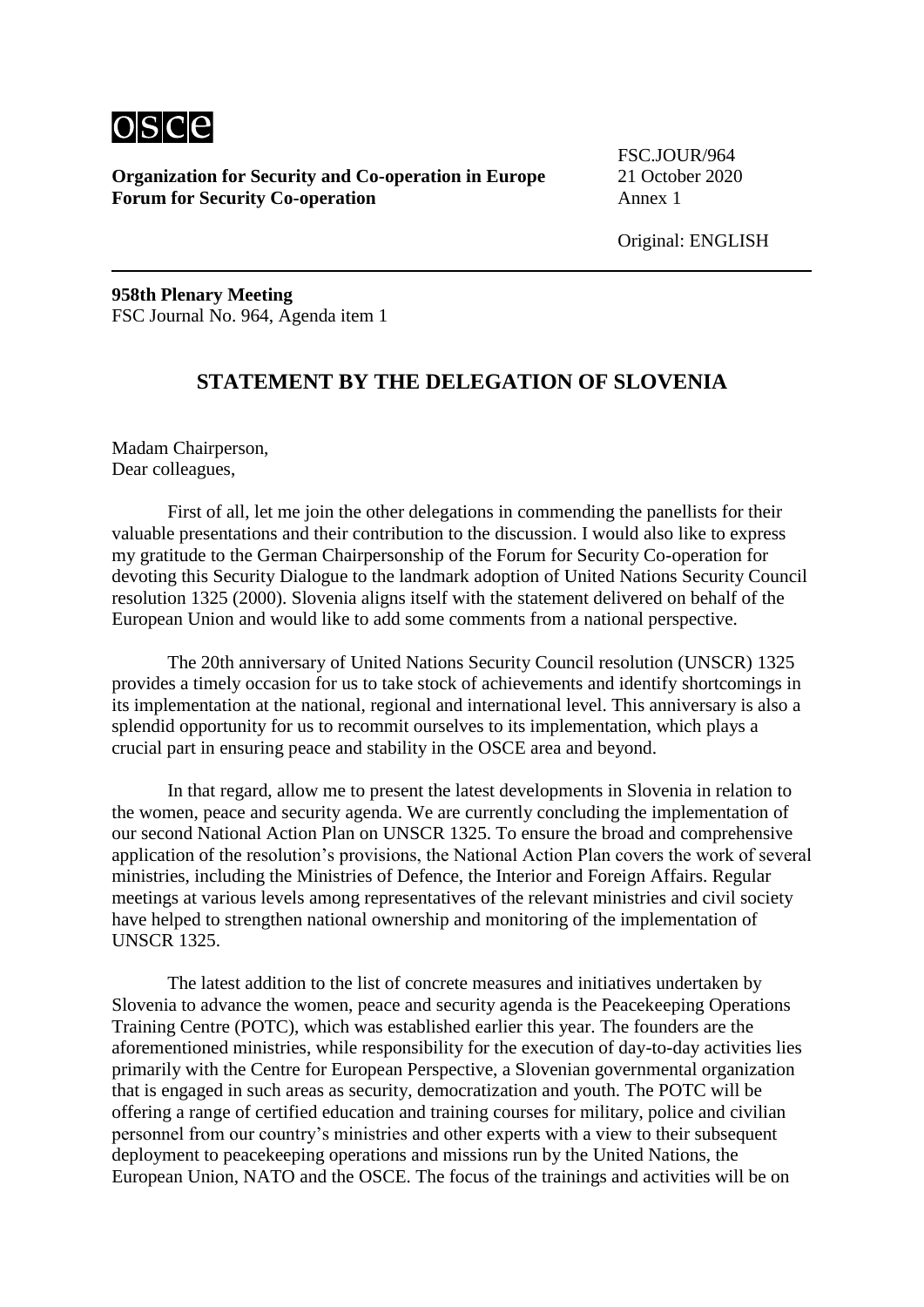working and living in multicultural settings, the protection of human rights, co-operation with local personnel in the host country, "training the trainers", and techniques and skills for working in a hostile environment.

The first training course of the Centre is scheduled for November. In view of the 20th anniversary of UNSCR 1325 and the 25th anniversary of the Beijing Declaration and Platform for Action, the course will deal with the importance of gender mainstreaming in the work of peacekeeping operations and missions. The growing number of experts who will have undergone training at the Centre will help to ensure that Slovenian personnel deployed to international peacekeeping and civilian protection missions are able to perform their duties comprehensively, which also includes applying a gender lens to their everyday work.

In closing, allow me, Madam Chairperson, to reiterate that Slovenia remains committed to the implementation of UNSCR 1325 and, thereby, to ensuring that women are involved in peace processes in all roles and at all levels. Only in this way can we attain success and a safe future for us all.

We kindly ask that this statement be attached to the journal of the day.

Thank you.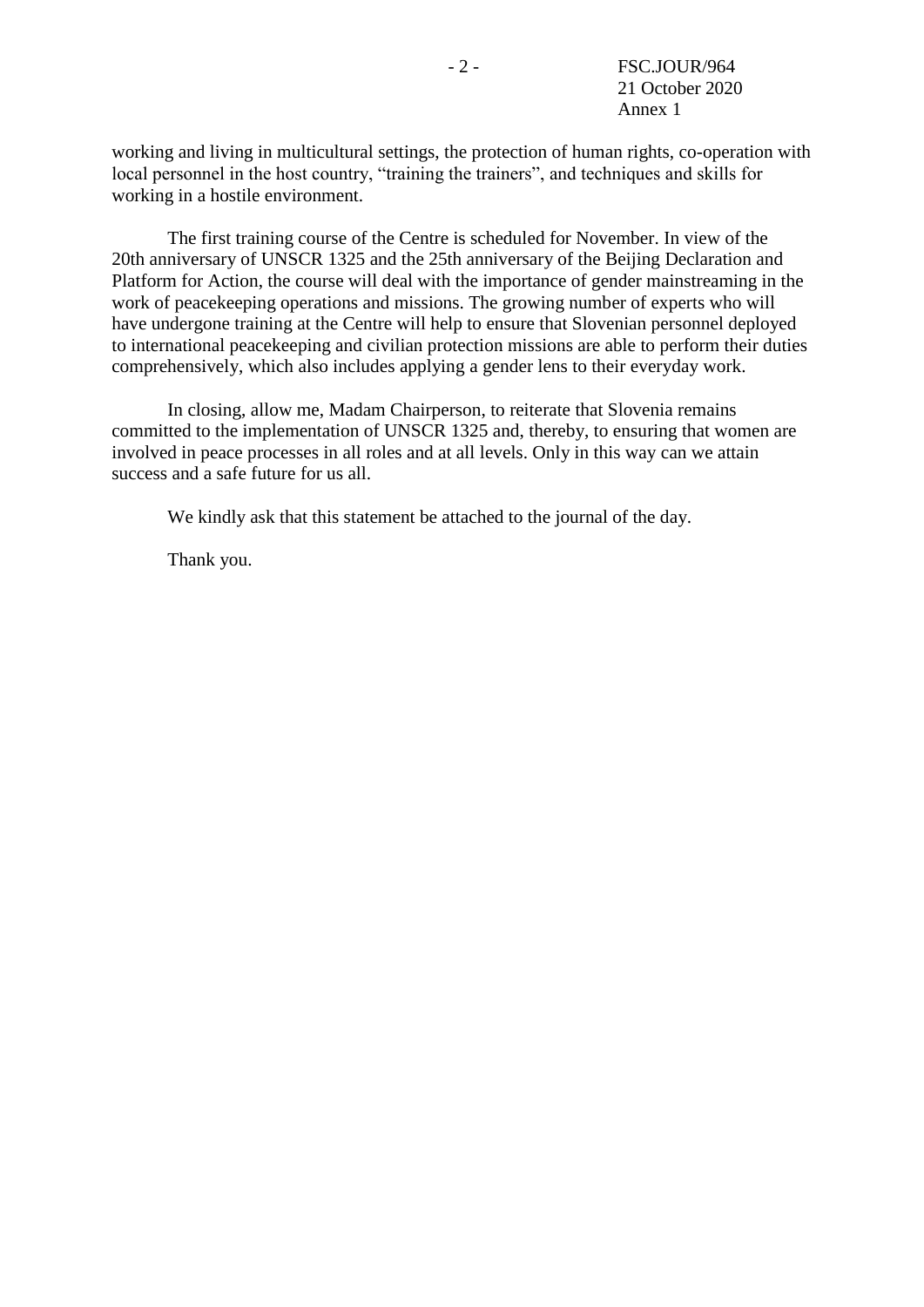

FSC.JOUR/964

ENGLISH Original: SPANISH

**958th Plenary Meeting** FSC Journal No. 964, Agenda item 1

## **STATEMENT BY THE DELEGATION OF SPAIN**

Thank you, Madam Chairperson.

I should like to convey my sincere thanks to you for including this topic on the Forum's agenda and to all the speakers for their valuable presentations. They all pointed out the vital importance of continuing co-ordinated efforts to build on United Nations Security Council resolution 1325 and subsequent resolutions on women, peace and security.

Spain fully aligns itself with the statement made on behalf of the European Union.

In connection with the 20th anniversary of resolution 1325, I should also like to briefly refer to three initiatives for the development of resolution 1325 that are of particular importance to the Spanish delegation.

The Women, Peace and Security Focal Points Network was one of the commitments announced by Spain during the high-level open debate in 2015. Launched in 2016, it has over 80 members, including the OSCE. Currently under the Co-Chairmanship of Canada and Uruguay, this operational network, which has already been mentioned today, has proven to be effective for exchanging experiences and promoting the commitments of States and organizations to advance the objectives of the agenda.

During the meeting of the Focal Points Network in New York in September 2019, Spain and Finland launched the "Commitment 2025" joint initiative in order to guarantee the effective participation of women in peace processes. We are confident that it can serve as a road map to ensure that women participate effectively in peace processes.

On the occasion of the 20th anniversary of resolution 1325, Spain, together with other countries, proposed to the United Nations Human Rights Council a resolution on the rights of women and girls, which was adopted by consensus.

Furthermore, I should like to recall that it has been 30 years since the armed forces in Spain were opened to women, and that since the entry into force of Act No. 17/99, the Regulation of the Armed Forces Personnel Act, absolute equality between men and women has been upheld without any limitation, with women having full access to all military units, ranks and postings.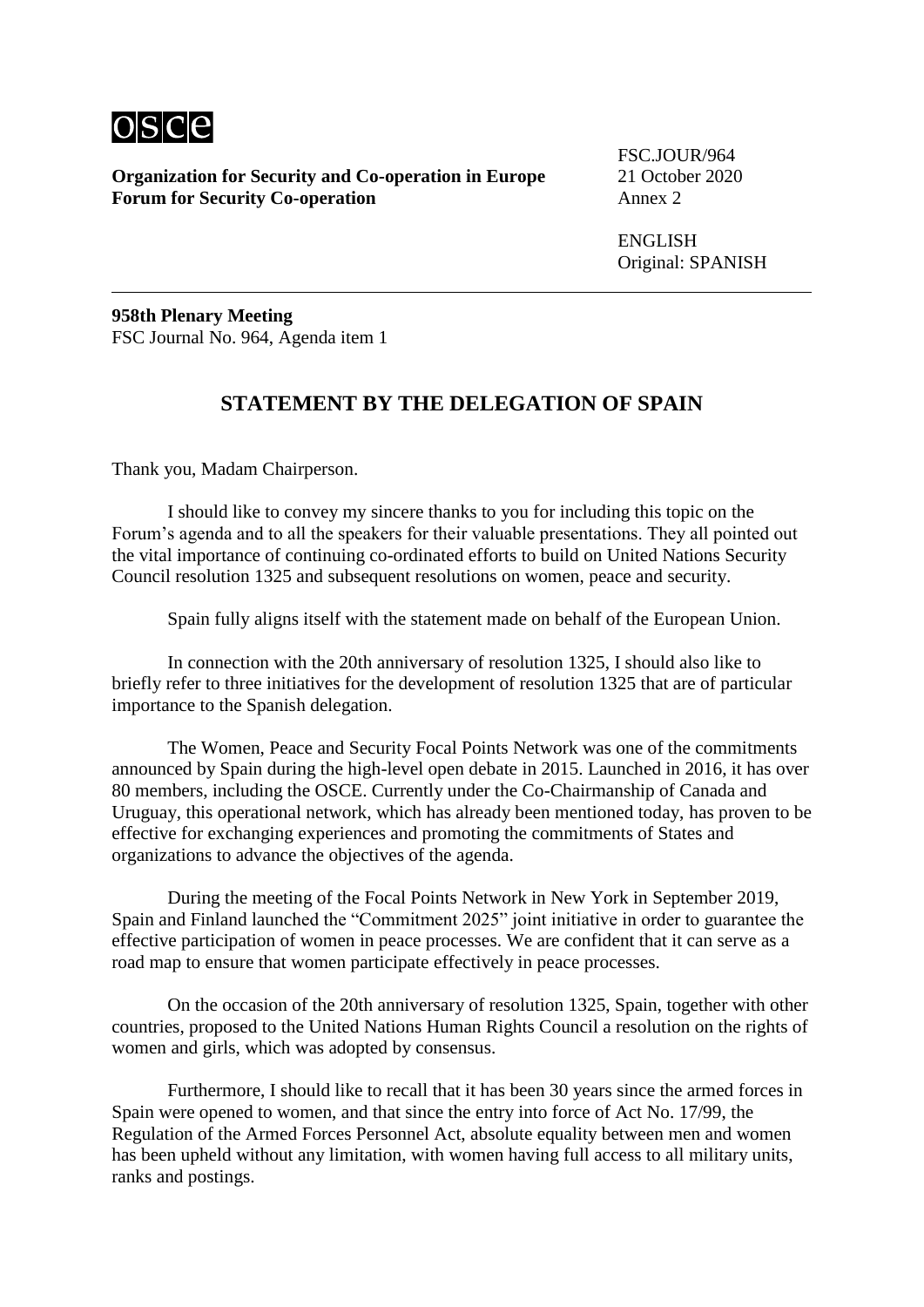As of 15 October 2020, there were 15,611 women (including trainees) in the Spanish armed forces, accounting for 12.8 per cent of the total number of military personnel on active duty. The average number of women in our armed forces is higher than the average among our neighbouring countries, which is around 11.3 per cent. Moreover, as of 1 September 2020, the Spanish armed forces had a total of 162 women deployed on missions abroad, accounting for 7 per cent of the total number of military personnel on such missions.

These initiatives and commitments testify to the vital importance that Spain attaches to compliance with and implementation of United Nations Security Council resolution 1325 and subsequent resolutions, and to the efforts it has been making in this regard. The implementation of the women, peace and security agenda is more urgent today than ever.

I request that this statement be attached to the journal of the day.

Thank you.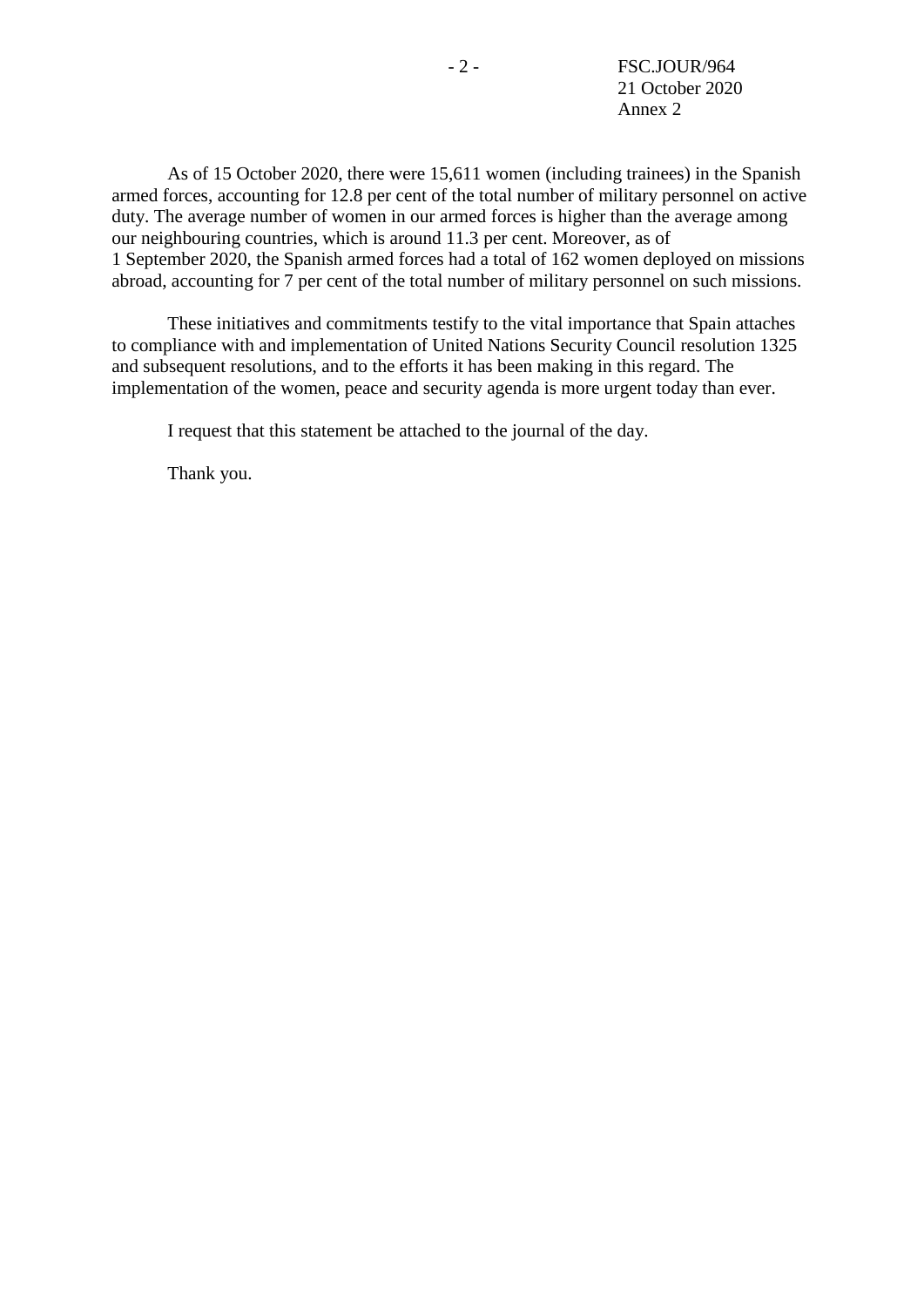

FSC.JOUR/964

**958th Plenary Meeting** FSC Journal No. 964, Agenda item 1

## **STATEMENT BY THE DELEGATION OF ROMANIA**

Thank you, Madam Chairperson, for giving me the floor.

Many thanks to the speakers and for the valuable insight they have shared with us.

While fully supporting the European Union statement, I will make a few remarks on behalf of Romania and I remember in this context the relevance and importance of national plans for proper implementation of United Nations Security Council resolution 1325.

In July 2020, the Romanian Government approved the national strategy and national action plan regarding the implementation of United Nations Security Council resolution 1325 on women, peace and security.

This first plan covers the period 2020–2023.

The plan represents the basis for a series of common policies and directives for the implementation of United Nations Security Council resolution 1325 used by the institutions of the national defence, in public order and national security system of Romania, as well as other central administration institutions with responsibilities in this field.

I would like to emphasize some of the objectives of the plan, as follows:

- Integration of gender equality perspective in security and defence policies;
- Increasing the representation and significant participation of women in peace negotiations, mediation processes and within peacekeeping missions;
- Preventing and combating all forms of gender-based discrimination, harassment and sexual violence;
- Co-operation with civil society in the process of implementing the women, peace and security agenda.

Obviously, we stand ready to provide further information to colleagues, if requested.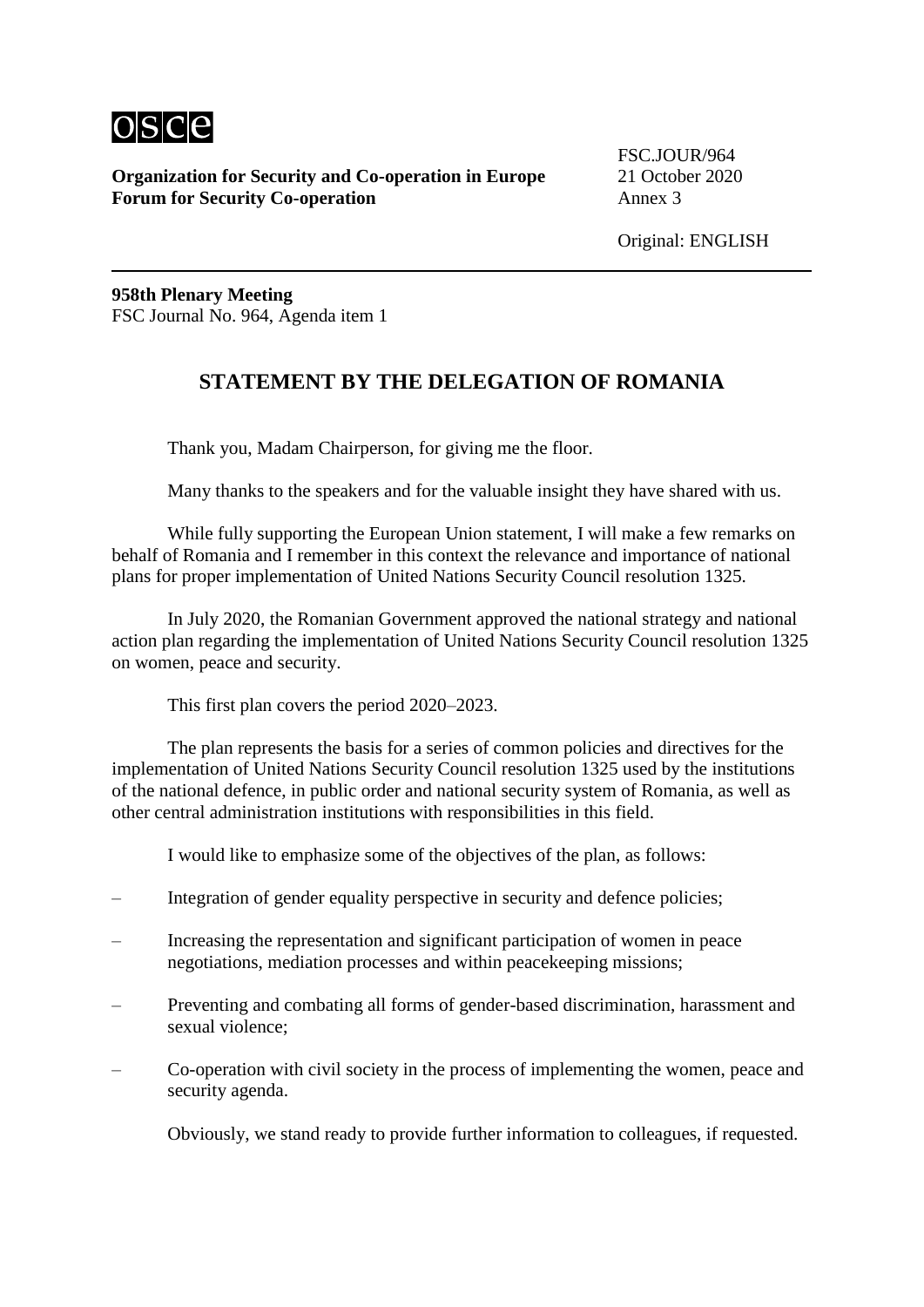In addition, I would kindly ask this statement to be appended to the journal of the day. Thank you, Madam Chairperson.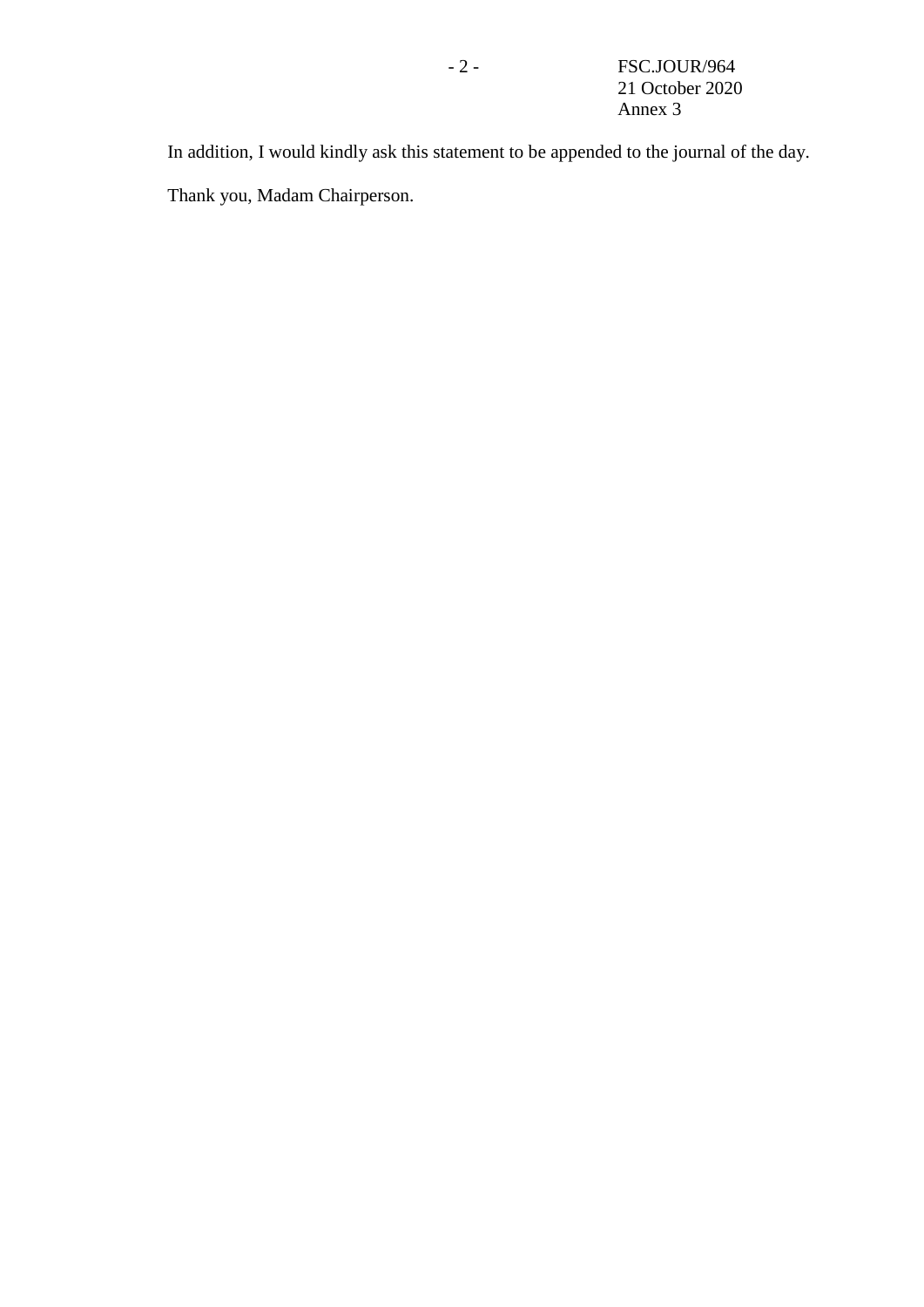

FSC.JOUR/964

ENGLISH Original: RUSSIAN

**958th Plenary Meeting** FSC Journal No. 964, Agenda item 1

## **STATEMENT BY THE DELEGATION OF THE RUSSIAN FEDERATION**

Madam Chairperson,

First of all, I should like to express my gratitude to the German Chairmanship for organizing this plenary meeting dedicated to the 20th anniversary of United Nations Security Council resolution 1325. We thank the distinguished keynote speakers for their interesting presentations, which attest to the progress made in increasing the role of women in addressing critical security issues, conflict resolution and post-conflict reconstruction.

It is true that the number of women in national parliaments and governments has grown during the intervening period, and their participation in peace and security negotiations has generally increased. As a case in point, only four of the 850 participating delegates who signed the Charter of the United Nations in June 1945 were women. Today, women head around half of the permanent missions of the OSCE participating States in Vienna, and many hold responsible posts as deputy heads of missions and politico-military advisers.

At the same time, the report of the United Nations Secretary-General on the results of the global implementation of the resolution in 2019 confirms that a number of challenges and gaps remain. In that regard, the Russian Federation, acting in its capacity as President of the United Nations Security Council, intends to hold the traditional open debate in October, during which an exchange of experience and best practices in the promotion of women in peace processes and peacekeeping will take place. Following the discussion, the adoption of a document reflecting the agreed approaches of States to these issues is planned.

Speaking of United Nations Security Council resolution 1325, it should be emphasized that the framework for its application is quite clearly defined, namely improving the position of women in armed conflict situations threatening international peace and security and in post-conflict situations. In other words, it can hardly be used as a universal reference point for promoting the participation of women in all spheres of public life.

With a view to further effective implementation of the resolution's provisions, it is important to adhere to the established "division of labour" at the international level in order to prevent duplication of mandates. For us it is clear that the prerogative in this area remains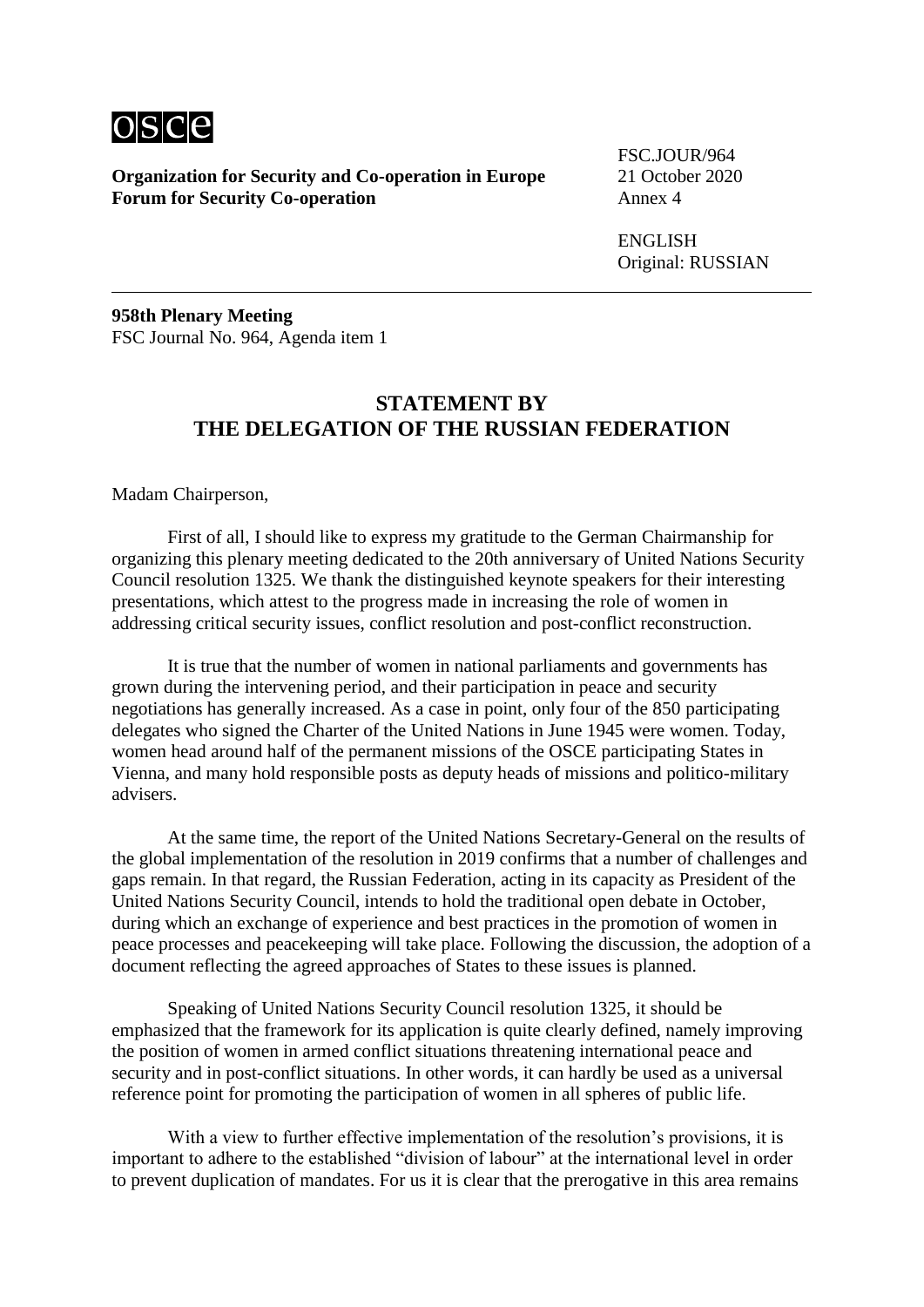with the United Nations system. In that connection, measures taken under the auspices of that global organization should be aimed at supporting the efforts of States, since the primary responsibility for the protection of women during all stages of a crisis situation rests with them. As regards national action plans for the resolution's implementation, they are voluntary and may be used only as an additional tool to assess the relevant policies pursued by countries during armed conflicts or post-conflict settlement.

We note the OSCE's efforts to promote the participation of women in hard security and arms control issues, which has been facilitated by the adoption of the relevant Action Plan in 2004 and the launch of the OSCE Scholarship for Peace and Security programme for young professionals.

As for the work of the Forum for Security Co-operation (FSC) on the topic under discussion today, we take the position that it should be carried out strictly within the framework of the FSC mandate. It should be recalled that the decisions and declarations of the OSCE Ministerial Council meetings on the politico-military theme for 2013 to 2019 task the Forum with addressing the impact of the destabilizing accumulation of and illicit trafficking in small arms and light weapons (SALW) and ammunition on women and children, and also the contribution of women to combating the illegal trade in SALW, including through participation in OSCE assistance projects. At the same time, the existing voluntary exchange of information between participating States on the resolution's implementation, including responses to the Questionnaire on the OSCE Code of Conduct on Politico-Military Aspects of Security, meets the objectives set. In the discussion of a possible draft document for the forthcoming Ministerial Council meeting in Tirana, we believe it would be expedient to follow these approaches. Conceptually, there are no points of convergence between United Nations Security Council resolution 1325 and women's participation in combating illicit SALW.

We have taken note of the question raised in the concept of today's meeting: how can the OSCE's politico-military documents be consolidated in such a way as to assist participating States in the implementation of the resolution? Undoubtedly, ensuring gender equality is an important task, to which our country attaches great importance. However, accomplishing this task – both within the OSCE and in the participating States – should not be linked to United Nations Security Council resolution 1325, should not become an end in itself and should not focus on figures alone. The process of involving women, for example, in verification activities under the Vienna Document 2011 and the Treaty on Open Skies or in any other security-related activity must be needs-based. In that connection, priority should be given to women's professional qualities, and account should be taken of their needs, personal interests and the increased workload associated with frequent duty travel.

In the Russian Federation, creating conditions for the full and equal participation of women in all spheres of public life is one of the priorities of government policy. Decisions on ensuring equality between women and men were first taken at the beginning of the twentieth century. Subsequently, this made it possible to attract bright, highly professional women into politics. In the diplomatic service, the example may be cited of Alexandra Kollontai, who in 1917 became the world's first female minister and then one of the first female ambassadors. There are a great many women in our history who heroically proved themselves during the World Wars, commanded regiments and held high military ranks.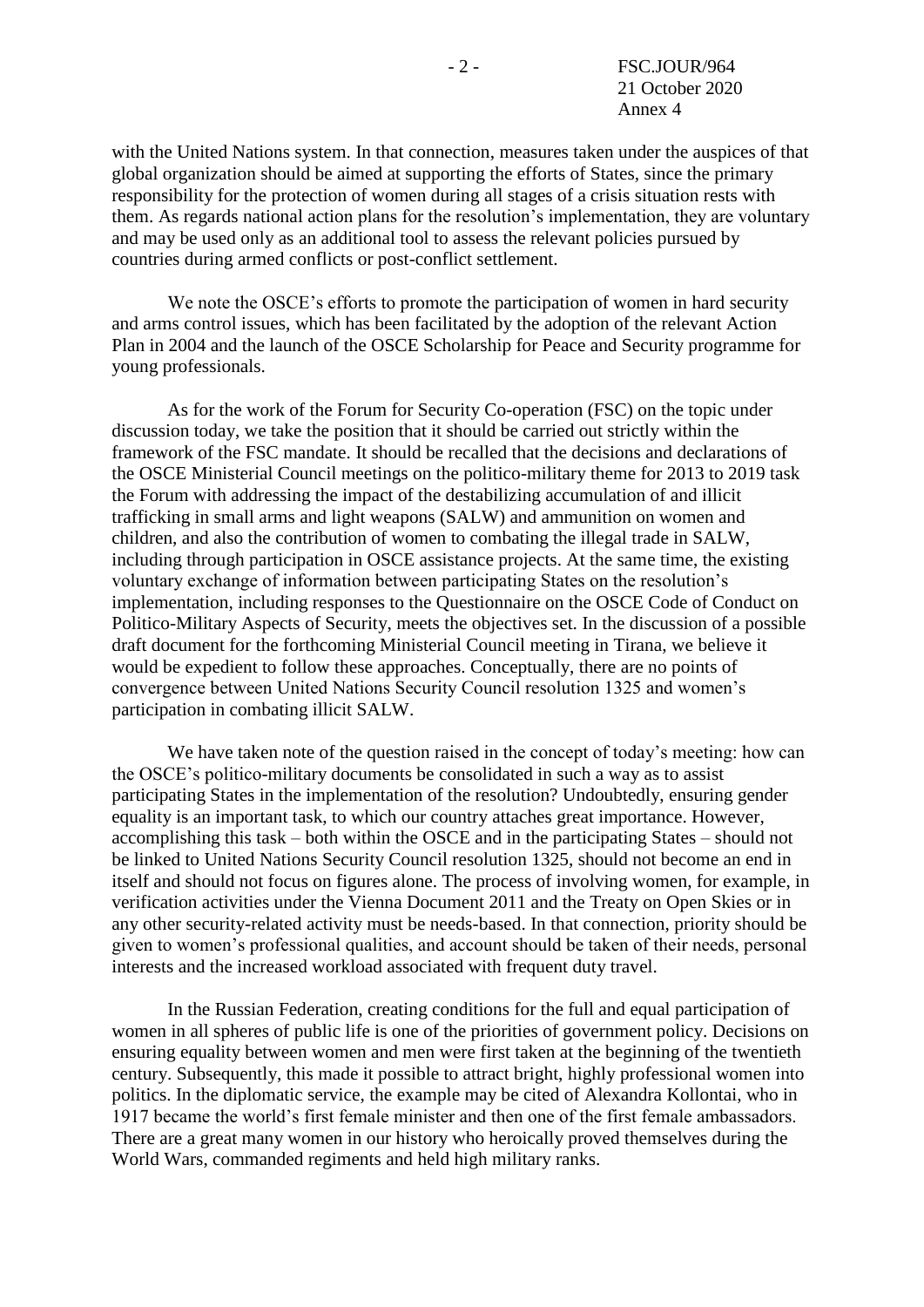We are paying close attention to the implementation of the National Action Strategy for Women 2017–2022. Russian women currently account for more than 70 per cent of the civil servants in our country and hold high-ranking, responsible positions in government bodies. Women consistently show a great interest in joining the Russian armed forces. Some aspects of their position in the Russian armed forces are highlighted in our responses to the Questionnaire on the OSCE Code of Conduct on Politico-Military Aspects of Security.

We are convinced that direct involvement of women in the prevention of armed conflicts and in post-conflict reconstruction is an important prerequisite for overcoming violence against them. The proportion of Russian women peacekeepers in United Nations peacekeeping operations currently stands at around 17 per cent. Our country is also a reliable partner of the United Nations in the training of foreign women peacekeepers at approved educational centres, including the Peacekeeper Training Centre of the All-Russian Institute of Advanced Training of Employees of the Ministry of Internal Affairs of the Russian Federation at Domodedovo.

In conclusion, I should like to reaffirm our commitment to constructive co-operation with all interested States on the equal participation of women and men in addressing security issues on the relevant platforms, taking into account their mandate and current practices.

Thank you, Madam Chairperson. I request that this statement be attached to the journal of the day.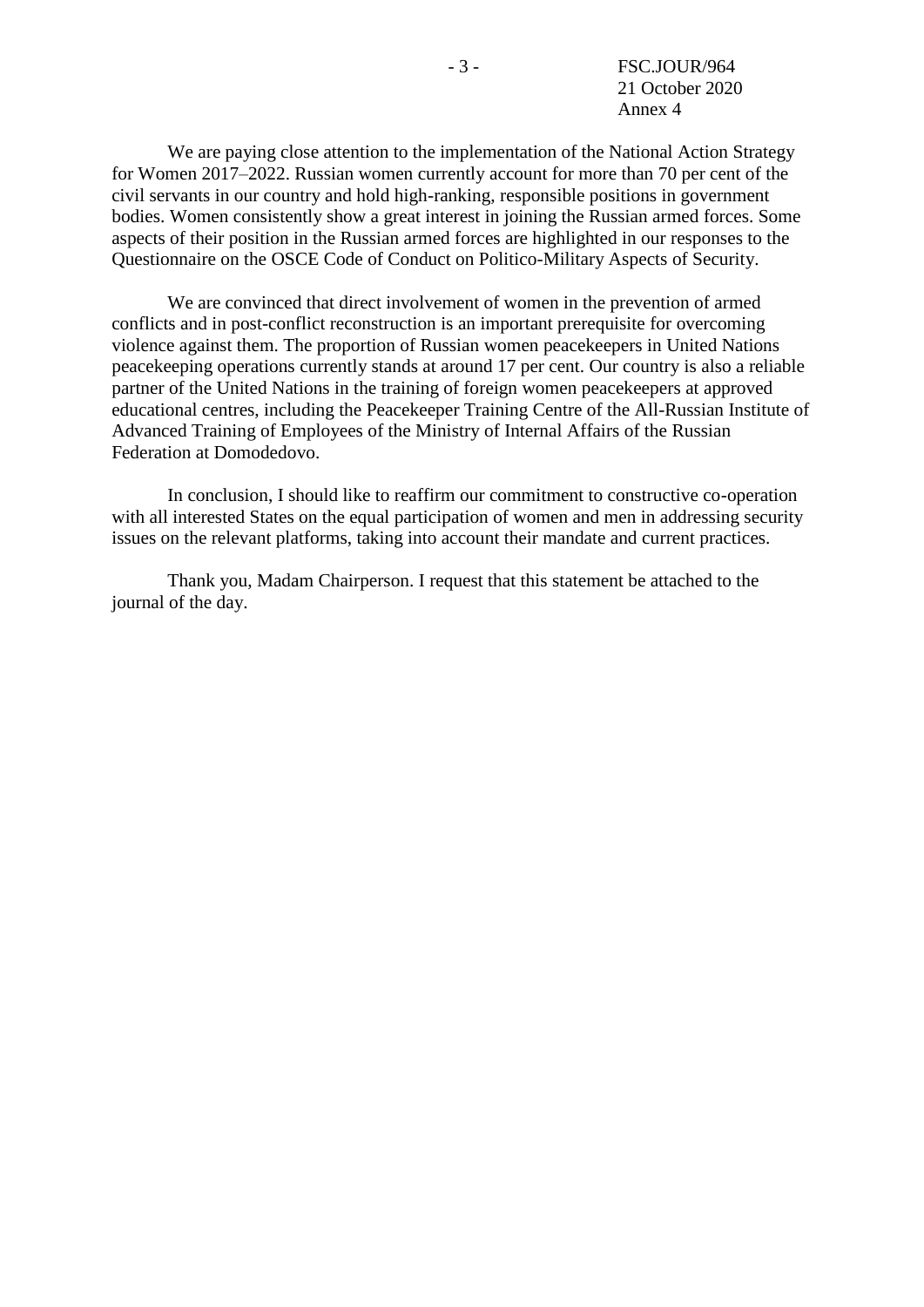

FSC.JOUR/964

Original: ENGLISH

**958th Plenary Meeting** FSC Journal No. 964, Agenda item 1

# **STATEMENT BY THE CHAIRPERSON OF THE INFORMAL GROUP OF FRIENDS ON SMALL ARMS AND LIGHT WEAPONS AND STOCKPILES OF CONVENTIONAL AMMUNITION (LATVIA)**

Thank you, Madam Chairperson. Dear colleagues, Distinguished speakers,

In my capacity as Chairperson of the Informal Group of Friends on Small Arms and Light Weapons and Stockpiles of Conventional Ammunition, I should like to start by thanking the distinguished speakers for their valuable presentations on the implementation of United Nations Security Council resolution 1325 (2000) on women and peace and security. This remains a landmark resolution and provides us all with an opportunity to make real and lasting contributions to our collective security. We should do all we can to work together to support its implementation at the national, regional and international level.

In the spirit of today's Security Dialogue, I should like to recall Ministerial Council Decision No. 10/17 on small arms and light weapons (SALW) and stockpiles of conventional ammunition (SCA), which tasked the Forum for Security Co-operation (FSC) with "creating equal opportunities for women's participation in policymaking, planning and implementation processes to combat illicit SALW as well as with regard to the OSCE assistance projects in the field of SALW and SCA". In the 2018 Ministerial Council Declaration on OSCE Efforts in the Field of Norms and Best Practices on SALW and SCA, the Ministers for Foreign Affairs of the OSCE participating States reinforced the urgency of that task by expressing themselves "concerned about the negative impact of illicit trafficking in SALW on our societies, noting in particular the impact on women and children", and by acknowledging "the need for the OSCE to continue to enhance its SALW- and SCA-related norms and best practices and their implementation".

At the second Biennial Meeting to Assess the Implementation of the OSCE Documents on SALW and SCA, held just a week ago, the need for gender mainstreaming in the OSCE's work on normative and practical assistance was highlighted by several speakers. Incorporating gender aspects both into participating States' SALW- and SCA-related policies and into OSCE standards and practical assistance in these fields would contribute significantly to our joint efforts to combat illicit trafficking in SALW and SCA effectively.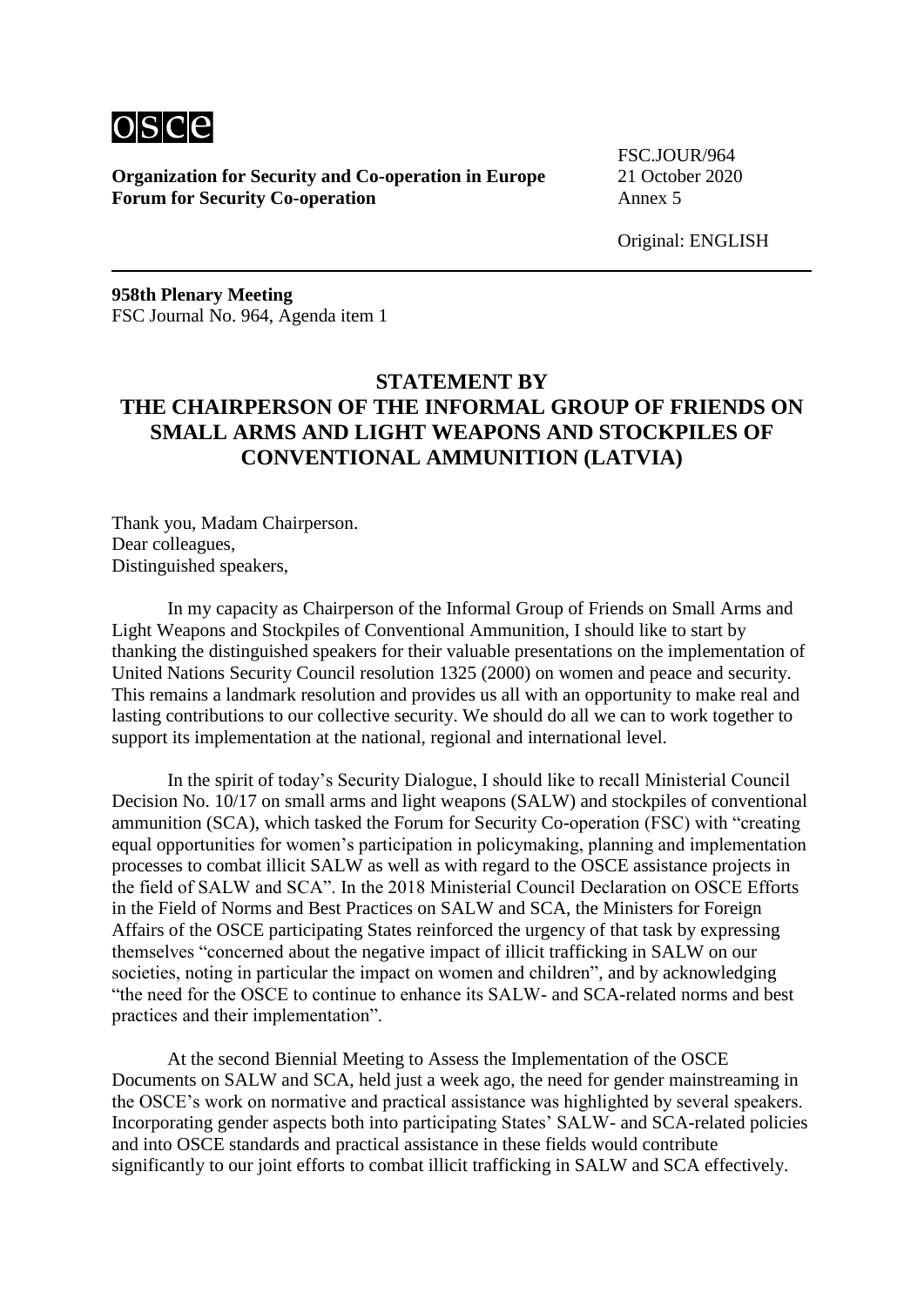As we are now well into the process of updating the OSCE Best Practice Guides on SALW and SCA, and are also proposing to develop new ones, it is the right moment to ensure that gender aspects are reflected, where appropriate, in the text of these and all other relevant OSCE documents. I hope that the lessons learned and discussions held, both at last week's Biennial Meeting and during today's Security Dialogue, will further motivate and guide us in our efforts for the gender mainstreaming of best practices and mechanisms related to SALW and SCA. I would encourage you to make use of FSC Working Group A to elaborate on gender aspects when discussing the drafts of updated Best Practice Guides.

To conclude, allow me to add my voice in support of all the initiatives, including formal networks, that seek to promote the women, peace and security agenda within the OSCE, such as the Women in the First Dimension Network, the MenEngage Network, and the OSCE Women Ambassadors and Representatives. I wish them all every success in their endeavours.

Thank you for your attention.

I kindly ask that this statement be attached to the journal of the day.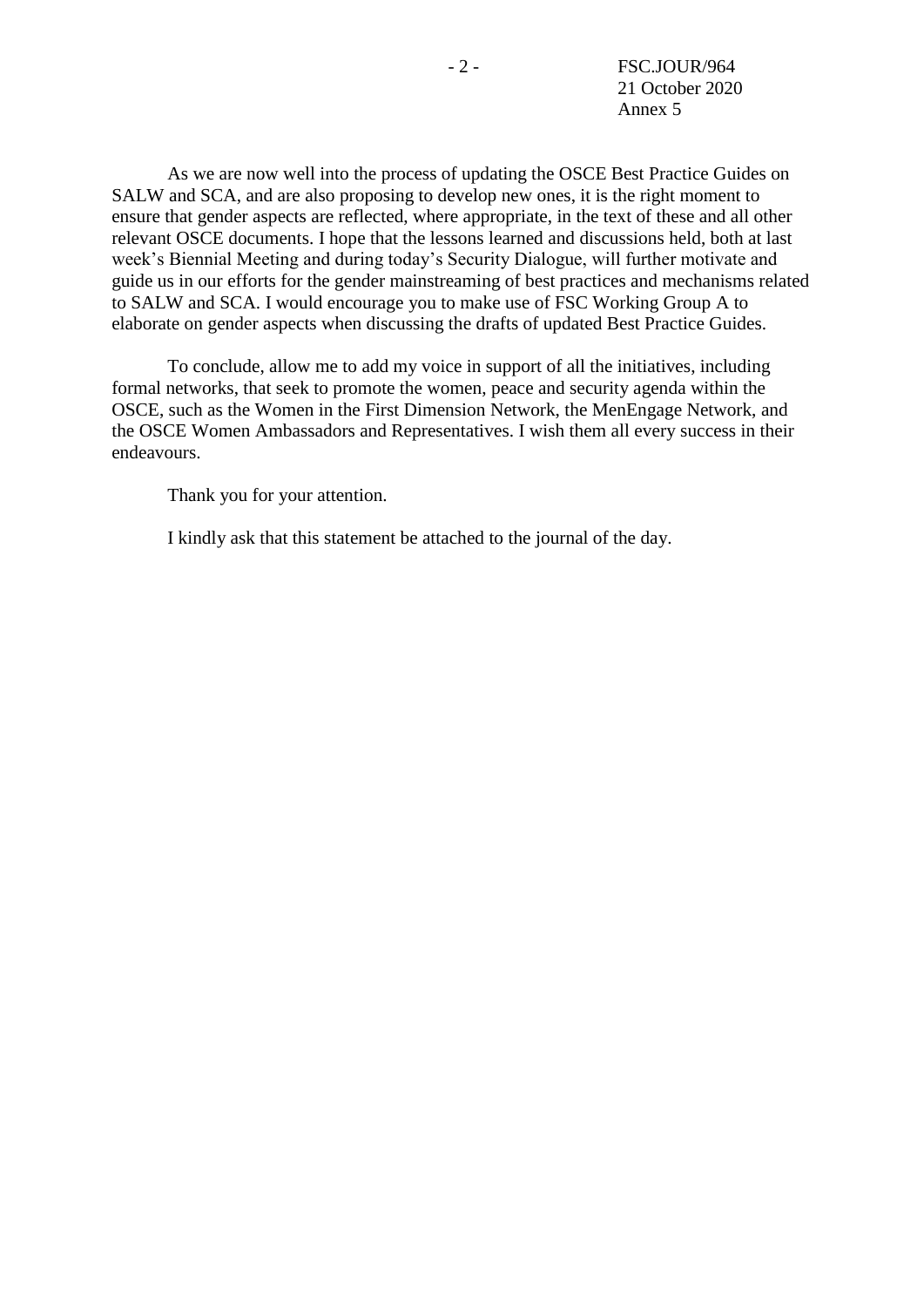

FSC.JOUR/964

Original: ENGLISH

**958th Plenary Meeting** FSC Journal No. 964, Agenda item 1

# **STATEMENT BY THE FSC CO-ORDINATOR FOR MATTERS RELATED TO UNSCR 1325 (ALBANIA)**

Thank you, Madam Chairperson. Excellencies, Ladies and gentlemen, Dear colleagues,

It is a pleasure for me to address this plenary meeting of the Forum for Security Co-operation (FSC) in my capacity as FSC Co-ordinator for Matters Related to UNSCR 1325.

I should like to commend our esteemed guest speakers for the valuable contributions and insights they brought to today's Security Dialogue on the theme of the "20th anniversary of UNSCR 1325: implementation in the OSCE area and the way ahead".

The video messages by two of the 150 young graduates of the third edition of the OSCE Scholarship for Peace and Security training programme on arms control, disarmament and non-proliferation helped to remind us of the relevance of capacity-building among young professionals – in particular the positive impact that the knowledge and skills acquired by them through such programmes can have on their current work and future career prospects. Developing competencies leads to enhanced self-confidence and motivation.

Madam Chairperson,

It was on 11 March, during the Turkish FSC Chairmanship, that we started celebrating here the 20th anniversary of the adoption of United Nations Security Council resolution 1325. We continued on 20 May at the joint meeting of the FSC and the Permanent Council, which was presided over by the Ukrainian FSC Chairmanship and the Albanian OSCE Chairmanship, and now we are finalizing our celebrations during the German FSC Chairmanship. The continuation of this Security Dialogue theme throughout the year testifies to the relevance that the women, peace and security agenda still has today, even 20 years after its adoption.

I wish to highlight the proposals outlined by the German FSC Chairmanship on ways of strengthening the implementation of UNSCR 1325, notably the suggestion to compile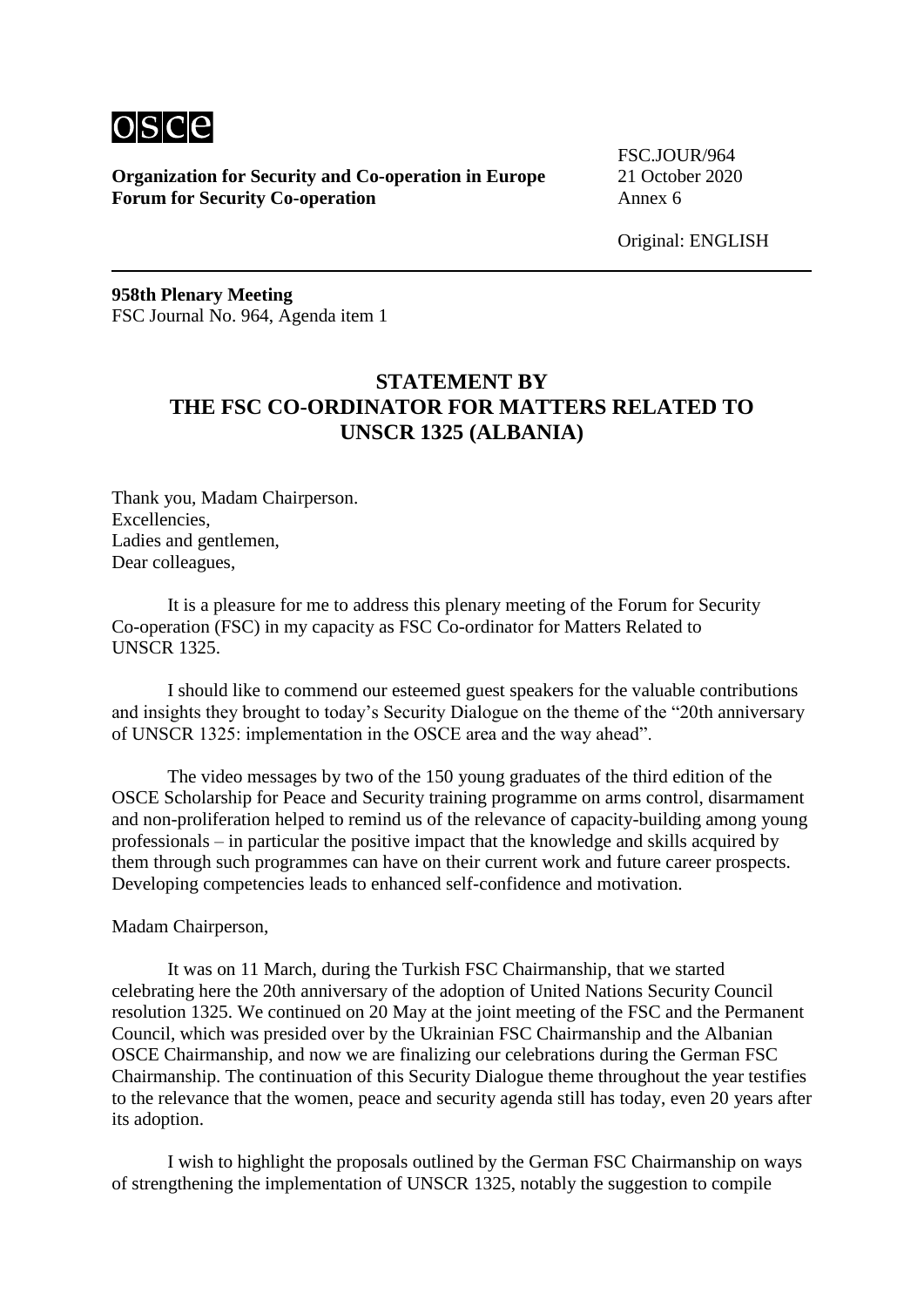participating States' best practices and lessons learned and to disseminate these as widely as possible (FSC.DEL/240/20).

I also wish to emphasize the need for increased efforts to achieve gender equality in the FSC's areas of work. In this regard, it is worth recalling the 2004 Sofia Ministerial Council decision endorsing the OSCE Action Plan for the Promotion of Gender Equality, which highlighted "the need to appropriately reflect a gender perspective in the activities conducted under the auspices of the OSCE, and for participating States to take all necessary measures to encourage gender awareness raising and to promote equality in rights and full and equal participation of women and men in society, the aim being to promote the practice of gender equality and gender-mainstreaming in the OSCE area, which is essential to comprehensive security" (MC.DEC/14/04).

Furthermore, the Action Plan itself states: "Effective gender-mainstreaming with the goal of achieving gender equality is important if full use is to be made of the human capital in the OSCE area. Gender equality contributes to comprehensive security, which is a goal of OSCE activities in all three dimensions." (MC.DEC/14/04, Annex)

The FSC would benefit from more detailed discussions on, and greater efforts to promote gender equality in its areas of work.

#### Dear colleagues,

In March 2020, the Swiss Chairperson of the Women in the First Dimension Network acquainted the FSC with this newly established network and presented its two main initiatives, which are very promising in terms of leading to tangible outcomes: first, the establishment of a list of female experts on politico-military topics, and secondly, a mentoring programme.

As a member of this network, I am proud to note that, as far as the first initiative is concerned, there are currently 84 female experts on the list (which is to be considered a living document). This plain number translates into a spectacular wealth of quality, diversity and subject-matter expertise on such fields as peacekeeping, conflict resolution, risk reduction, small arms and light weapons, non-proliferation, confidence- and security-building measures, arms control, European security, mine action and counter-terrorism, to mention but a few. Some of these experts have already taken part in various OSCE events as keynote speakers. The list can be freely accessed, but it will not be published online. It is intended mainly for the use of participating States that are planning to organize expert discussions on politico-military topics and are looking for female speakers. Should any delegations be interested in consulting the list, they are welcome to contact the Women in the First Dimension Network.

The second of the network's aforementioned initiatives is the mentoring programme, which is duly reflected in the German FSC Chairmanship's concept note for today's meeting. We are currently working on the matching process, which will result in mentor and mentee pairs based on the interests and goals identified by each mentee. The pilot programme will be launched at the start of 2021 and is expected to run for six months, most likely until the summer recess. I should like to encourage male colleagues who are interested, especially those with a military background, to get in touch with the Women in the First Dimension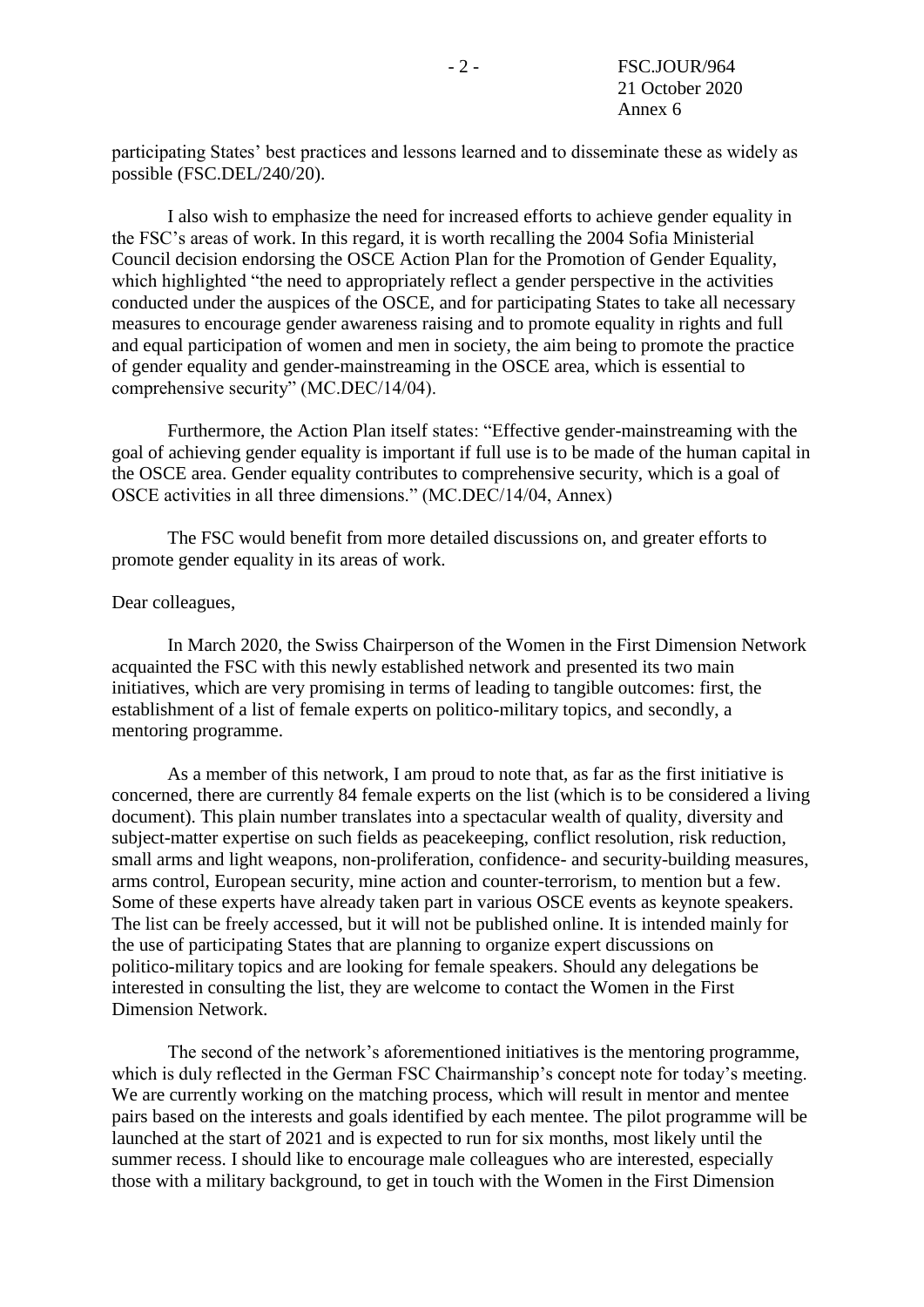Network if they wish to take part in the mentoring programme. We still have some places available and are striving for a good balance of female and male participants with both diplomatic and military experience.

Madam Chairperson, Dear colleagues,

Turning to the latest developments among the participating States, I should like to congratulate Bulgaria, Malta and Romania on their recent or forthcoming adoption of their first National Action Plans on the implementation of UNSCR 1325.

Most of us at the FSC have noted the importance of such national action plans in terms of providing a structure and a sequence of steps aimed at achieving the goals laid down in the resolution while tailoring these goals to the specific circumstances of each participating State.

I genuinely believe that the women, peace and security agenda can serve as a unifying agenda for the OSCE participating States. We all agree that the centre of gravity of UNSCR 1325 is the power of inclusivity of women in peace processes. In UNSCR 1325 the United Nations produced a resolution that is truly one of a kind. Accordingly, rather than trying to duplicate the United Nations' efforts, the OSCE should assess its implementation in the OSCE area and identify opportunities for improving that process.

The German FSC Chairmanship has included the highly relevant topic of today's Security Dialogue among the three key areas for the FSC's inputs to the forthcoming Ministerial Council meeting in Tirana. I would therefore encourage all the delegations to display a unity of purpose, political will and commitment in drawing up a long-term vision for the implementation of UNSCR 1325 – reaching far beyond the Ministerial Council meeting in December – that will benefit the entire OSCE community.

Thank you, Madam Chairperson.

I kindly request that this statement be attached to the journal of the day.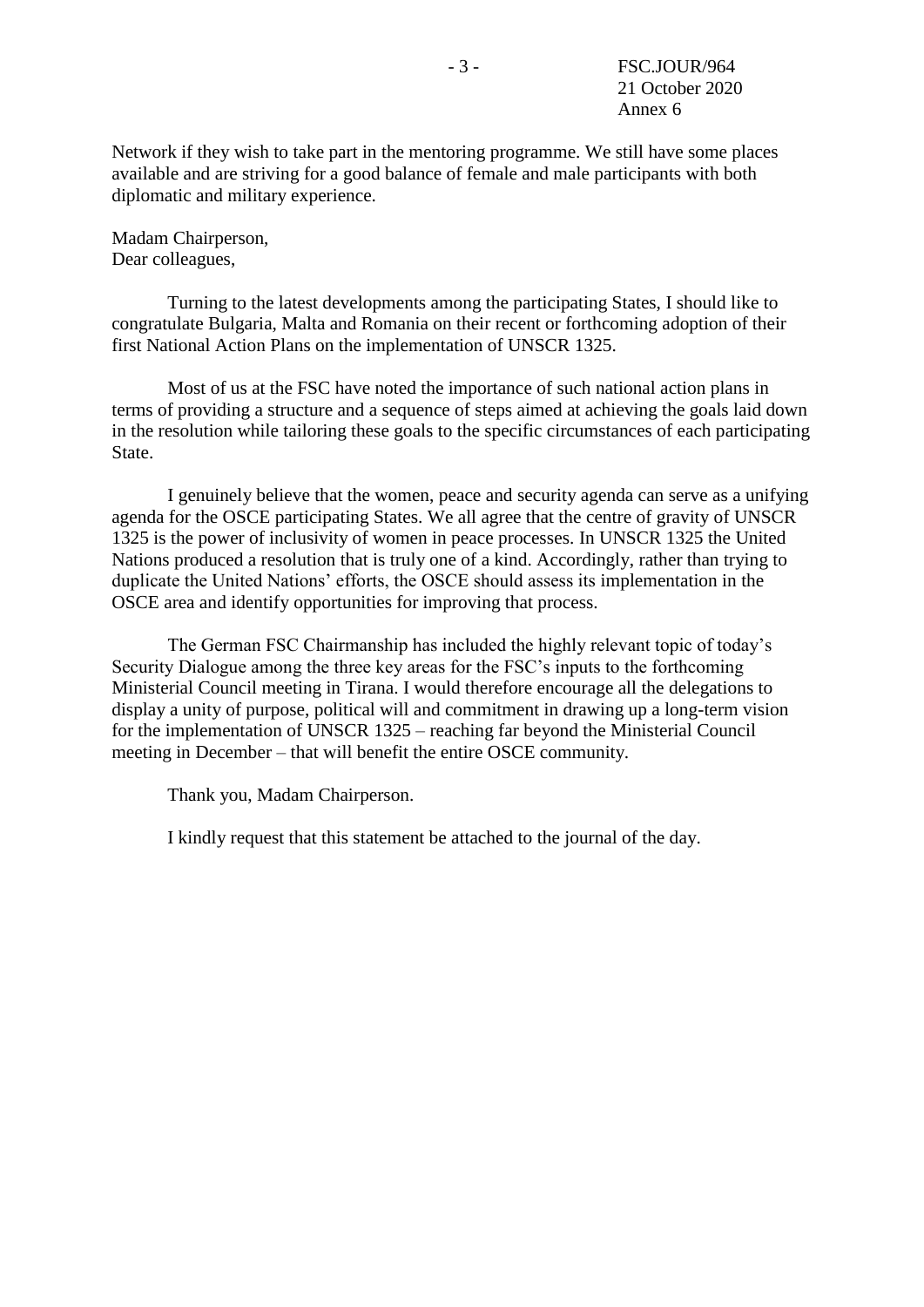

FSC.JOUR/964

ENGLISH Original: RUSSIAN

**958th Plenary Meeting** FSC Journal No. 964, Agenda item 2(a)

#### **STATEMENT BY THE DELEGATION OF THE RUSSIAN FEDERATION**

Madam Chairperson,

Today, as before, we preferred to leave the meeting room while the politico-military aspects of the situation in Ukraine were being discussed. We find the moralizing tone used to address the Russian Federation, which is after all a guarantor and mediator for a peaceful settlement, absolutely unacceptable. We are not in a classroom. What is more, the current situation seems absurd to us against the backdrop of Western delegations in the Forum for Security Co-operation continuing to heap praise on the Ukrainian Government for its "commitment to a peaceful settlement". For the second month in a row the Ukrainian Government is blocking the negotiation process in the Trilateral Contact Group, it regularly calls into question the Minsk agreements and for more than six years it has been continuing a punitive operation against the population of Donbas. Perhaps our colleagues will be able to give us some clues as to how to describe such an approach. It sounds like a clear case of double standards.

It is probably also worth reacquainting our distinguished partners with the fact that the "Crimean problem" they so love to talk about simply does not exist. We feel it necessary to point out that we no longer intend to comment further on the question as to which country Crimea belongs to – the matter is definitively closed and not up for discussion.

We will consider the possibility of returning once more to a collective discussion of the politico-military aspects of the situation in Donbas, if and when our partners stop distorting reality, using propagandistic clichés about imagined "Russian aggression" and show a readiness for calm dialogue based on real facts.

For our part, the Russian Federation will continue to contribute in practice to the settlement of the internal Ukrainian conflict on the basis of the Minsk Package of Measures of 12 February 2015 through direct dialogue between the Ukrainian Government and the authorities in Donetsk and Luhansk.

Thank you, Madam Chairperson. I request that this statement be attached to the journal of the day.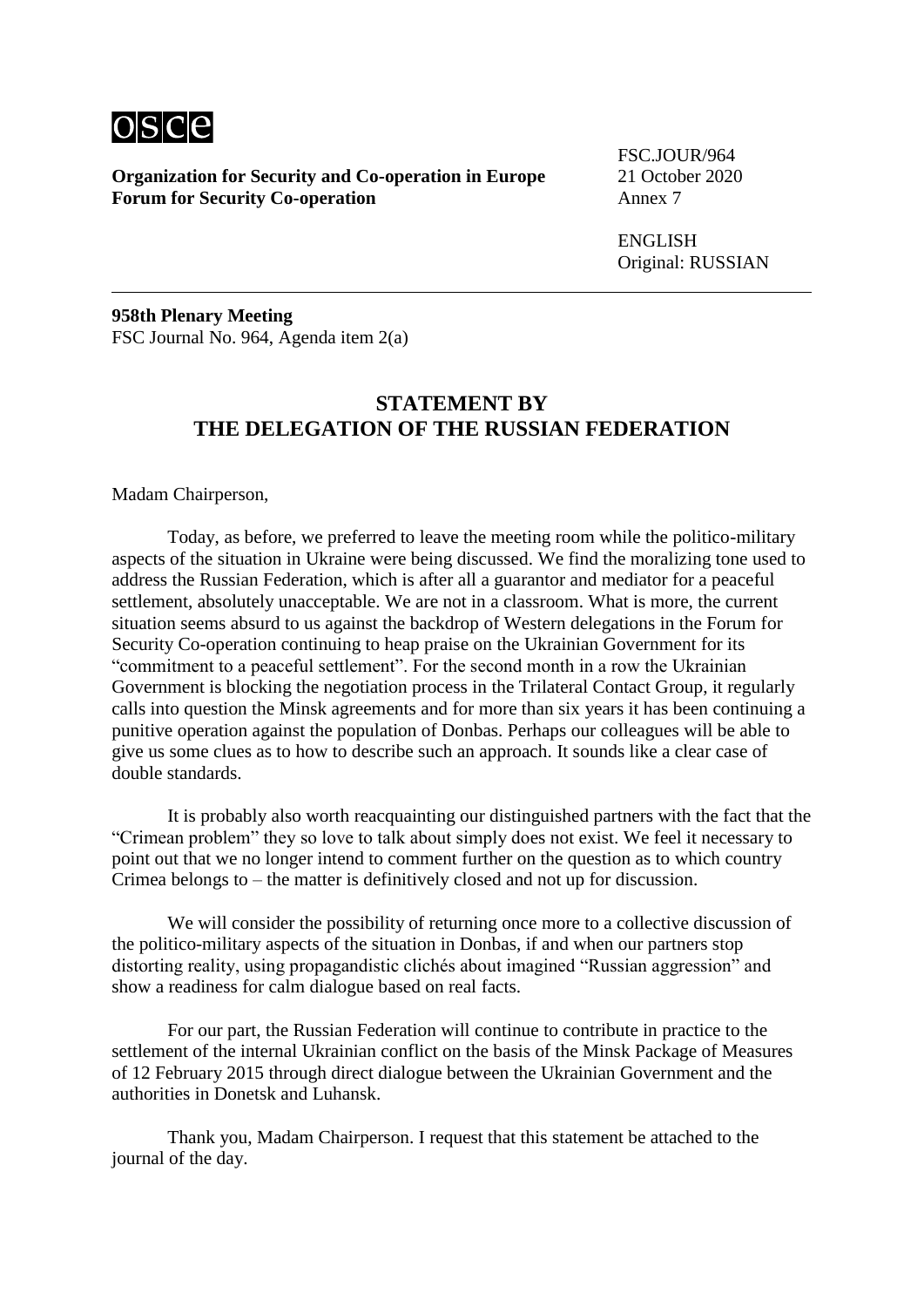

FSC.JOUR/964

**958th Plenary Meeting** FSC Journal No. 964, Agenda item 2(b)

## **STATEMENT BY THE DELEGATION OF ARMENIA**

Madam Chairperson,

We are already into the fourth week of the war unleashed against the Republic of Artsakh and its people by the triple alliance comprising Turkey, Azerbaijan and groups of foreign terrorist fighters. For almost four weeks, the defence army of Artsakh has been resisting a massive Azerbaijani offensive involving the use of artillery, aviation, unmanned aerial vehicles (UAVs) and armoured vehicles, as well as large numbers of ground forces.

This slide clearly shows the scale of the aggression. As of today, the Azerbaijani armed forces have suffered the following losses: 202 UAVs, 16 combat helicopters and 23 fighter jets, 580 tanks and other armoured vehicles, four "TOS" heavy flamethrower systems, and three multiple rocket launcher systems (two "Smerch" and one "Uragan"). The casualties among Azerbaijani troops as counted by the Armenian side currently stand at 6,459. Some of these casualties are of course foreign terrorist fighters. The Syrian Observatory for Human Rights updates from time to time the number of confirmed deaths among foreign terrorist fighters and jihadists.

Already twice, agreements have been reached on a humanitarian truce – in Moscow on 10 October and through the personal mediation of the French President on 17 October – with a view to enabling humanitarian workers, mainly from the International Committee of the Red Cross, to help retrieve the bodies of fallen soldiers and exchange prisoners of war and other people being held captive. And twice the Azerbaijani armed forces, supported by Turkey and joined by foreign terrorist fighters of various nationalities and ethnic groups, have continued their aggression against Artsakh and Armenia.

Unfortunately, as a result of the Turkish-Azerbaijani aggression against Artsakh, 36 civilians have been killed and 115 wounded. More than 9,830 items of immovable and movable property and objects of civilian infrastructure (including industrial facilities) have been destroyed or damaged.

Since 27 September, the deliberate targeting of civilian areas and infrastructure has been a hallmark of the Azerbaijani armed forces' operation. During the 24 days of the war launched by the triple alliance, weapons banned under international humanitarian law have been used against civilian settlements and infrastructure. Cultural and educational institutions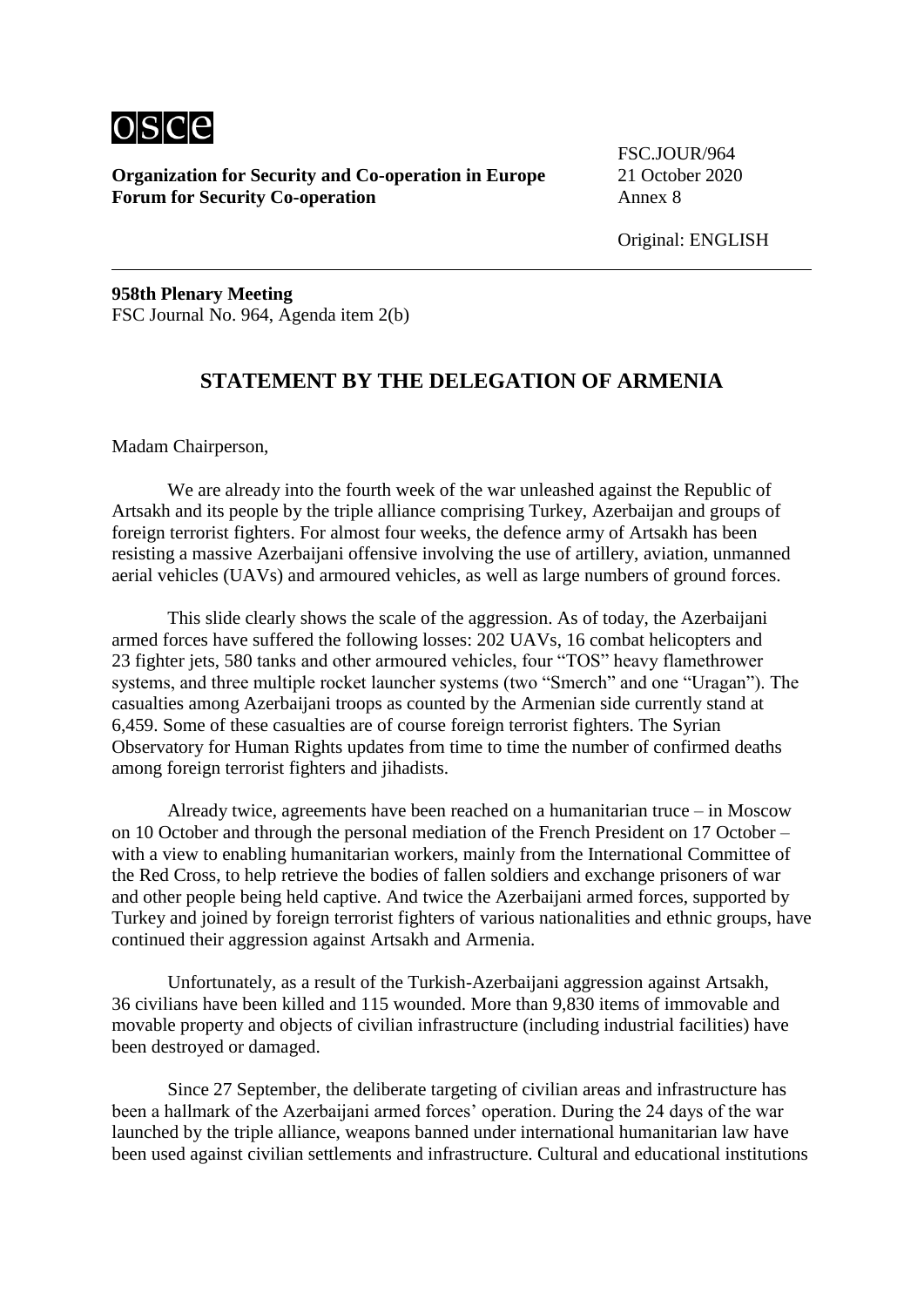have also been targeted. As a result, more than 33,000 children and young people have been deprived of their right to education.

As we already informed you last week, the emergency services of the Republic of Artsakh have collected and destroyed around 673 unexploded Turkish- and Israeli-made cluster bombs and mines in the capital city Stepanakert alone. In addition, the use of cluster munition has continued during the recent shelling of the capital city of Stepanakert. Yesterday a further 260 cluster bombs were found in a civilian area in the outskirts of the city.

#### Madam Chairperson,

Unfortunately the aggression of the triple alliance is not limited to the territory of the Republic of Artsakh. In the evening of 16 October, the air defence system of the Republic of Armenia detected Azerbaijani UAVs that were violating Armenian airspace in the south of our country. This incursion was followed by an attack on military facilities of the armed forces of the Republic of Armenia, which Azerbaijan tried to justify using a flimsy excuse – by claiming that the equipment in question had been "ready to strike at peaceful settlements in Azerbaijan". As a result of that attack, a number of civilians, including children, were severely wounded; civilian infrastructure was also damaged.

Since the beginning of the offensive, the Armenian armed forces have shot down 18 Azerbaijani UAVs in one region of the Republic of Armenia alone.

The aggression by the triple alliance against Artsakh and Armenia is being accompanied by a campaign of fake news and disinformation regarding the alleged shelling of Azerbaijani settlements by Armenia. The main aim of this disinformation campaign is to cover up the massive shelling of large civilian settlements in Artsakh since the first day of the offensive. On 16 October, Azerbaijan spread groundless accusations against Armenia alleging that a missile had been fired from the territory of Armenia in the direction of the Ordubad region of Nakhichevan. The Defence Ministry of Armenia pointed out that no such missile had been fired at all, emphasizing that this was yet another lie by the Azerbaijani politico-military leadership, which is seeking to expand the geographical scope of the conflict.

On 17 October, Azerbaijan made another attempt at disinformation, claiming that the armed forces of Armenia had opened fire in the direction of Gandzak (Ganja) – something that was resolutely rejected by both the defence army of Artsakh and Armenia's Ministry of Defence. Indeed, this whole incident needs to be examined carefully, first and foremost to clarify what point there could possibly have been in using a rather expensive ballistic missile to target a residential compound without any strategic or military importance when there were so many legitimate and important military targets, as identified by the Defence Army of Artsakh.

At the same time, the Armenian side has presented video footage and photographs indicating that Azerbaijan has been stationing heavy military hardware in civilian settlements, cynically using their inhabitants as human shields.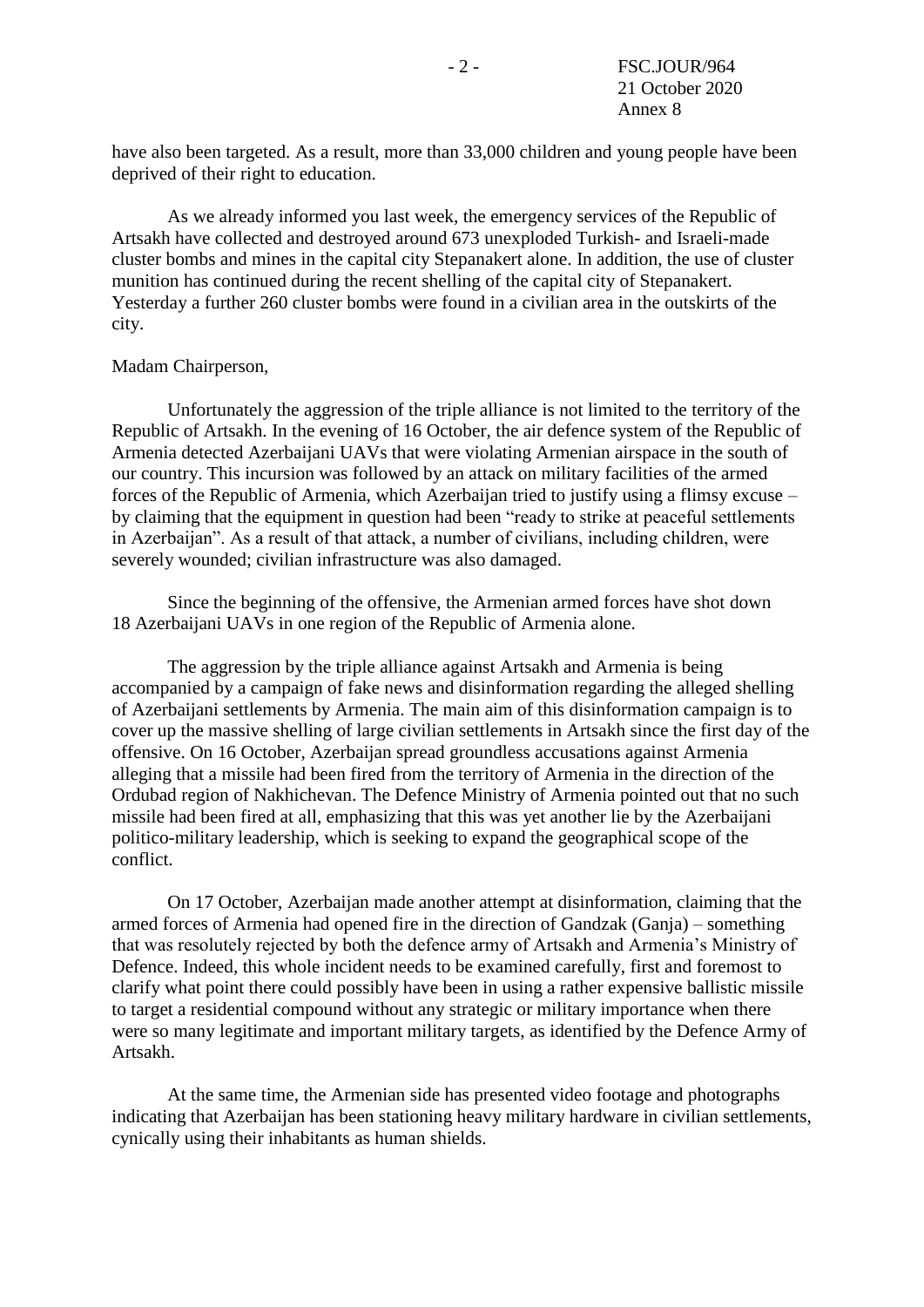Azerbaijan's allegations do not stand up to criticism and defy all logic. That is precisely the reason why both Artsakh and Armenia have advocated the introduction of ceasefire verification mechanisms, which would make it possible to maintain a ceasefire once that has been achieved. Alas, this idea, like so many other proposals before, has been rejected by Azerbaijan. It is by no means the first time we are referring to this issue here. Given the allegations against Armenia and Artsakh, no matter how groundless they are, we believe that it is essential to introduce these verification mechanisms. There have been many proposals to that end. Such mechanisms should have been put in place a long time ago, but to this day they have been rejected outright by Azerbaijan. The facts revealed in the following video expose the mendacity of Azerbaijani propaganda.

https://twitter.com/ArmenianUnified/status/1317469956334931973?s=20

#### Dear colleagues,

We have been presenting evidence of Turkey's involvement and in particular of the Turkish Air Force's role in the aerial attacks against the cities and population of Artsakh and Armenia. After the last meeting of the Forum for Security Co-operation (FSC) on 14 October, some open sources have revealed further details about the aggression of the triple alliance, which was obviously provoked by Turkey's politico-military leadership. For two consecutive days now, the air defence units of the defence army of Artsakh have been shooting down Turkish-made "Bayraktar" combat drones, which are being operated by Turkish experts. The Turkish authorities are instigating the Azerbaijani regime to continue its military operations, providing it with comprehensive political, diplomatic and intelligence assistance.

Our delegation has repeatedly expressed concerns over the Turkish-Azerbaijani military exercises held in July and August, pointing out that a large number of contingents of the Turkish armed forces had remained stationed on Azerbaijani territory in order to co-ordinate and lead subsequent offensives against Armenia and Artsakh. In particular, we informed the FSC that Turkish F-16 fighter jets that had remained stationed at Gandzak (Ganja) airport were conducting reconnaissance missions before the aggression launched on 27 September, and that since then they have been carrying out combat missions in support of Azerbaijani attacks both in the air and on the ground. Even though the Azerbaijani delegation denied this, evidence that subsequently came to light confirmed the truth of Armenia's assertions, and President Aliyev himself was obliged to acknowledge the presence of Turkish F-16 fighter jets in Azerbaijan. It took just under three weeks to prove Azerbaijan's lies on that score. But there is still more to come.

Open sources have confirmed that 600 Turkish military personnel remained in Azerbaijan after this summer's joint exercises: a tactical unit comprising 200 soldiers and 50 officers stationed in Nakhichevan; 90 military advisers in Baku, a 120-strong tactical flight team at the Gabala airbase; 20 drone operators at the Dollyar airbase; 50 officers at Yevlakh airport; 50 officers in the Fourth Army Corps; and 20 personnel at the naval base and military academy in Baku.

This Turkish contingent also included 18 armoured vehicles, one multiple launch rocket system, ten military vehicles, six fighter jets, eight helicopters and up to 25 UAVs (which were carrying out air reconnaissance missions both in Artsakh and on the territory of Armenia).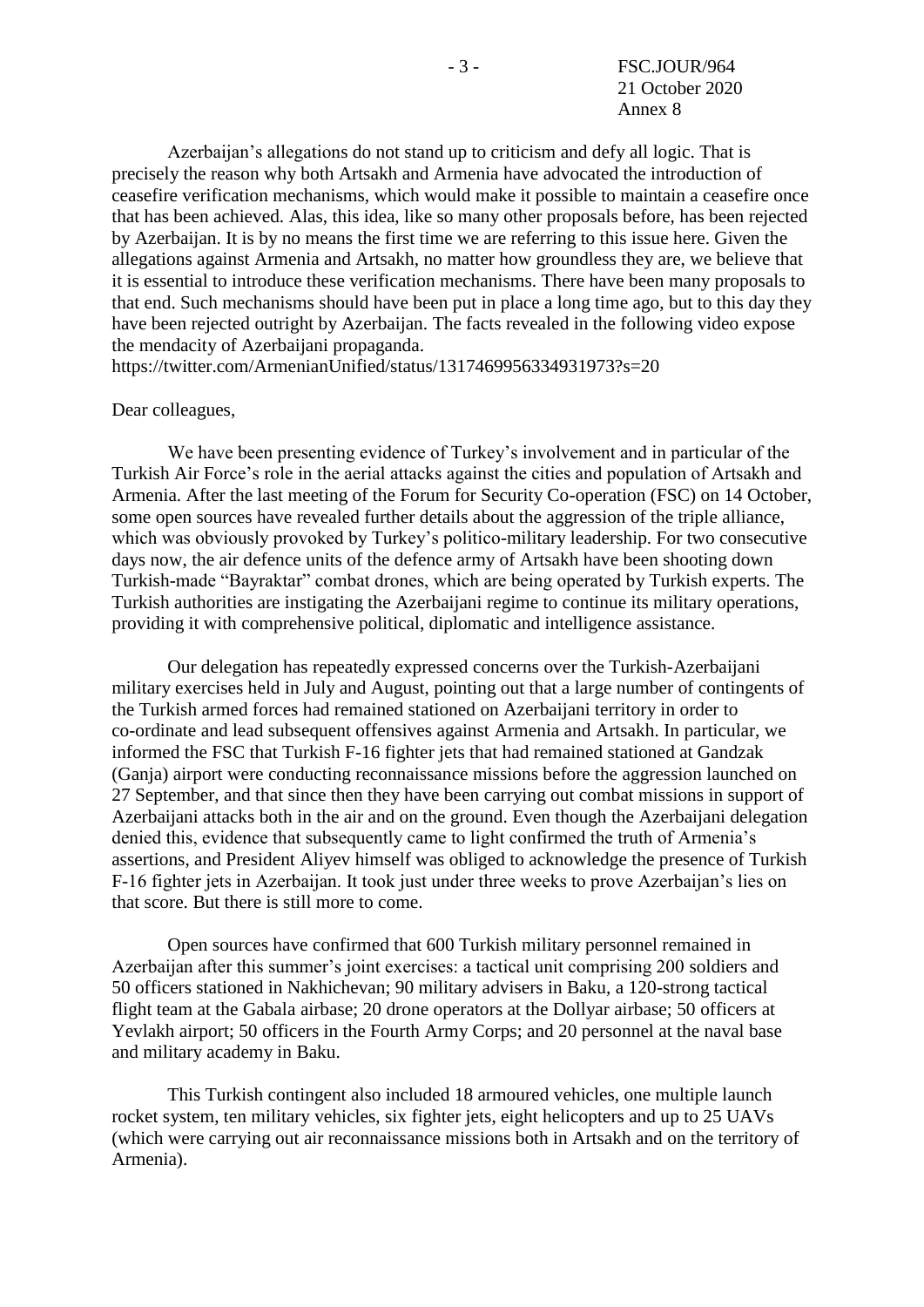Since the beginning of the aggression there has been a sharp increase in Turkish military transport flights and arms transfers to Azerbaijan. Figures compiled by the Turkish Exporters' Assembly, which brings together more than 95,000 exporting companies in 61 sectors, indicate that Azerbaijan bought military equipment worth a total of 123 million US dollars from Turkey in the first nine months of 2020. Moreover, monthly sales jumped from around 280,000 US dollars in July to 36 million US dollars in August and 77.1 million US dollars in September, when the data were published. For comparison, military sales to Azerbaijan in the first nine months of 2019 amounted to only 20.7 million US dollars.

Turkish-made "Bayraktar" UAVs, which are operated by Turkish specialists, are actively engaged in war crimes in Nagorno-Karabakh. On 18 and 19 October, the air defence forces of the Republic of Artsakh shot down two of these UAVs, which had been operating near civilian settlements. The very fact that Turkish-made UAVs are carrying out combat missions over civilian areas illustrates the criminal nature of the politico-military leadership in both Turkey and Azerbaijan.

In addition to receiving Turkish supplies, Azerbaijan is itself engaged in the smuggling of large amounts of armaments and large numbers of foreign terrorist fighters. Azerbaijani civilian and cargo airlines are operating daily flights to military airbases in various countries. Most recently, on 16 October an Azerbaijani cargo aircraft flew from Baku to the Bagram airfield in Afghanistan, and then on 17 October from there to Lashkargah airport (also in Afghanistan) before returning to Baku. Most of these flights are not recorded in the list of international flights and some of the airports involved are not even officially listed.

#### Madam Chairperson,

In addition to arms sales, Turkey continues to supply Azerbaijan with foreign terrorist fighters and jihadists. Various reports from Europe and the Middle East attest to further transfers of foreign terrorist fighters from Syria to Azerbaijan by the Turkish Government. The most recent "contingent" was made up of over 400 fighters from various groups under the control of Turkey. The Armenian experts cannot assess properly the number of fatalities among foreign terrorist fighters and jihadists. According to some sources, though, 27 Syrian fighters were killed in the last 48 hours alone, bringing the total death toll among the terrorist groups deployed by the Turkish Government to the Nagorno-Karabakh conflict zone up to at least 161. The remains of 92 fighters have so far been repatriated to Syria for burial.

To conclude, we should like to reiterate our appeal to the OSCE participating States to continue exerting pressure on Turkey to withdraw its military personnel from the South Caucasus, together with its affiliated terrorist groups, and also to halt its bellicose rhetoric, which is inciting Azerbaijan to insist on a military solution of the conflict and hence on a continuation of the hostilities. The actions of Turkey, both in the South Caucasus and in the wider region, are aimed merely at aggravating the situation on the ground, thereby leading to further bloodshed.

Thank you.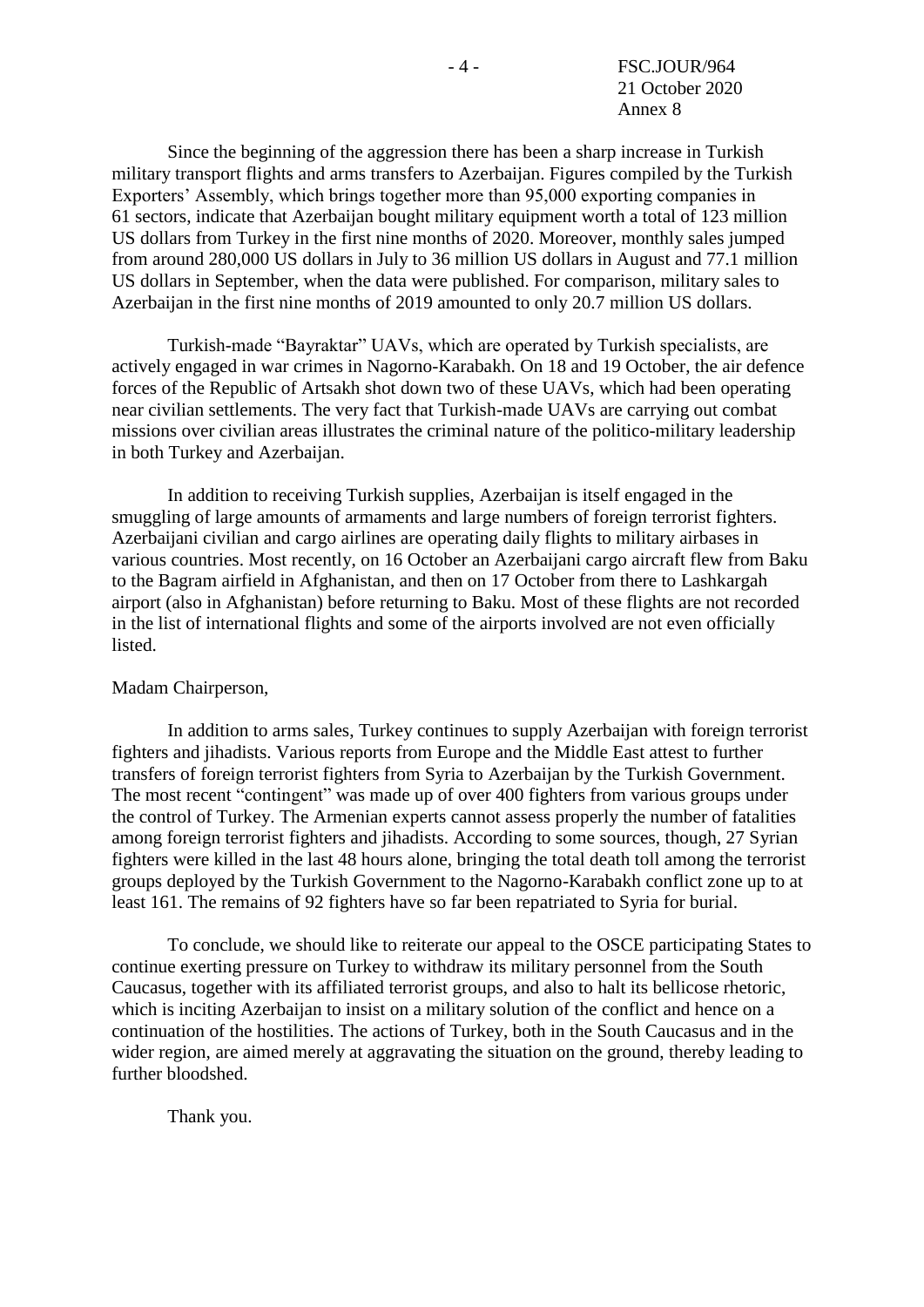

FSC.JOUR/964

**958th Plenary Meeting** FSC Journal No.964, Agenda item 2(b)

#### **STATEMENT BY THE DELEGATION OF AZERBAIJAN**

Madam Chairperson,

The delegation of the Republic of Azerbaijan would like to update the Forum for Security Co-operation (FSC) on ongoing aggression, war crimes, crimes against humanity and State terror being committed by Armenia against Azerbaijan and its population. This calls for urgent and full implementation by all OSCE participating States of their relevant commitments in the politico-military dimension.

As we already informed the Forum, on 27 September 2020, the armed forces of Armenia, blatantly violating the ceasefire regime, have launched another aggression against the territory and population of Azerbaijan. In the days that followed Armenian armed forces have been attacking the positions of the armed forces of Azerbaijan along the front line. Despite formal humanitarian ceasefire agreed on 10 and 18 October, Armenian armed forces have not ceased their attacks on Azerbaijani military with the aim of regaining control over positions they lost in the course of counter-offensive conducted by Azerbaijani armed forces.

Of particular concern is continued deliberate and indiscriminate mass bombardment by Armenia with heavy artillery, rockets and ballistic missiles of densely populated cities and other residential areas of Azerbaijan, including those located far away from the zone of conflict, in gross violation of international humanitarian law. As a result of this ongoing aggression by Armenia, thus far 63 civilians, including children, women and elderly, have been killed, 292 have been wounded, 1,981 private houses, 90 residential apartment buildings and 386 other civilian facilities have been destroyed or damaged (exhibit 1).

Ganja, the second largest and densely populated city of Azerbaijan, located far away from the conflict zone, has been attacked three times in a row. Two of these attacks on the night of 11 October and 17 October were launched from the territory of Armenia with the use of Scud ballistic missiles, after declaration of humanitarian ceasefire. The consequences of these attacks have been devastating, causing the death of 25 civilians, including women, children and infants, more than 84 civilians have been wounded, a great number of residential buildings and other civilian facilities have been destroyed or damaged (exhibit 2). These two attacks will go down in history as first instances in the OSCE area when a participating State used a Scud ballistic missile against civilians and civilian objects on the territory of another participating State (exhibit 3).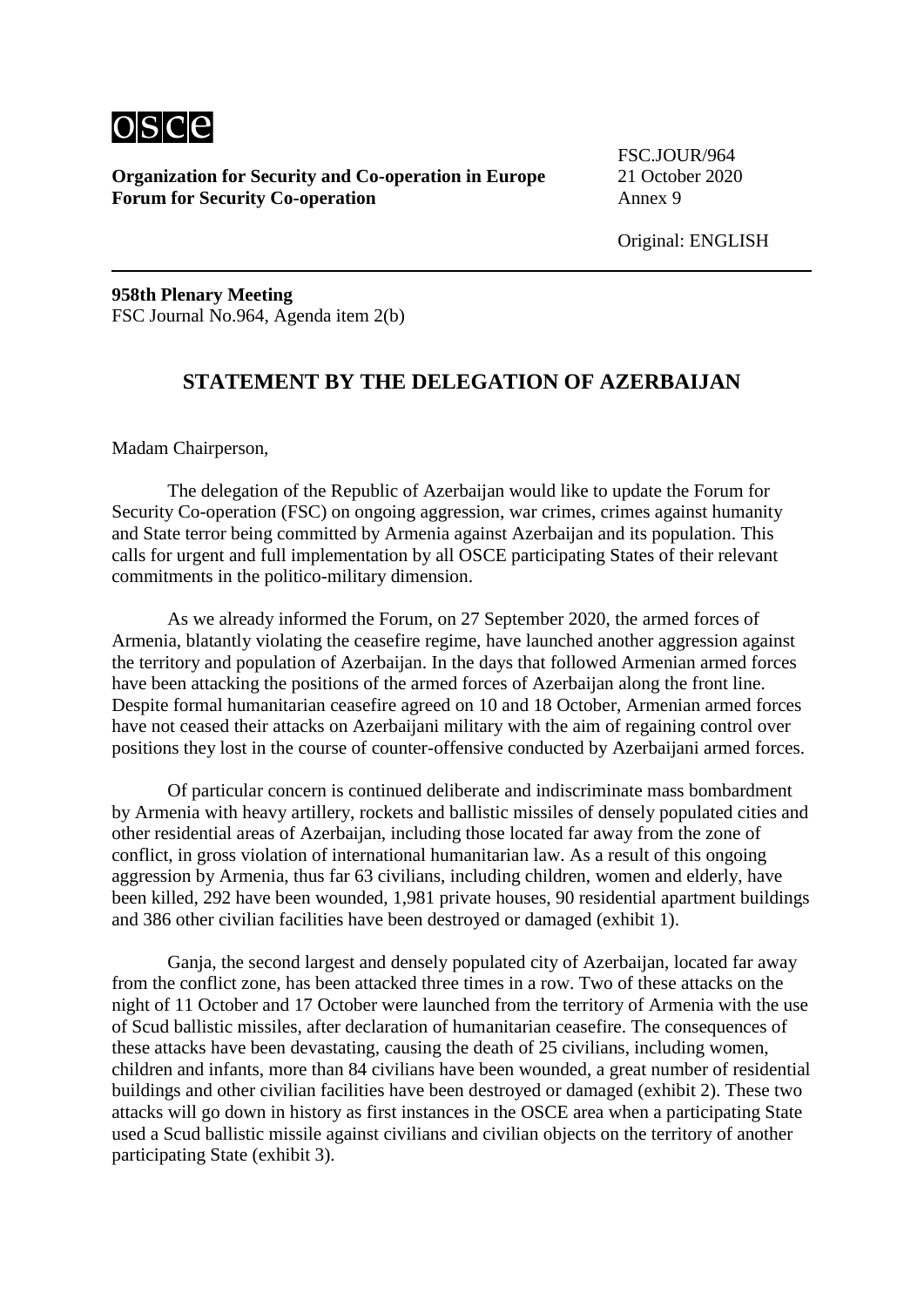Night-time attacks on Ganja with ballistic missiles of such a high devastating capacity and precision leave no doubt that it was a pre-planned deliberate strike conducted with the aim of inflicting maximum level of casualties among civilians. As such, this attack constitutes a war crime, a crime against humanity and an act of State terror, for which all perpetrators, including those at the highest echelon of politico-military leadership of Armenia bear international legal responsibility. As it was stated by the Supreme Commander-in-Chief of the Armed Forces of Azerbaijan, those who planned, ordered and executed this heinous attack on Azerbaijani civilians will be brought to justice.

Azerbaijan does not respond to these provocations of Armenia and conducts its counter-offensive operation strictly within its territory in exercise of its inherent right to self-defence in accordance with Article 51 of the United Nations Charter. Azerbaijani armed forces, unlike that of Armenia, fully comply with provisions of international humanitarian law and are not targeting any civilians in the occupied territories of Azerbaijan or any objects on the territory of Armenia. They exercise a high degree of cautiousness and vigilance in order not to inflict any collateral damage to civilians residing in the occupied territories. On multiple occasions, Azerbaijani authorities and our armed forces issued appeals to civilians living in these territories and called them not to take arms and stay away from military actions, especially from firing points, military facilities and military infrastructure of the armed forces of Armenia. It has been assured that appropriate conditions will be created for their evacuation from the conflict zone and all their rights will be protected.

Another example of Azerbaijan's compliance in good faith with its obligations under international humanitarian law is treatment of Armenian servicemen who were captured in wounded condition by Azerbaijani armed forces. A couple of days ago Secretary of the State Commission of Azerbaijan on Prisoners of War, Hostages and Missing Persons has visited wounded Armenian servicemen in a hospital. Guided by the relevant provisions of international humanitarian law, telephone conversations and video appeals of wounded servicemen with their families have been arranged.

Furthermore, in line with agreed humanitarian ceasefire, Azerbaijan assists the International Committee of the Red Cross (ICRC) in carrying out its work. In specific, Azerbaijan communicated to the ICRC its readiness to unilaterally return the remains of Armenian servicemen to the Armenian side through the ICRC. However, this initiative has been rejected by Armenia.

#### Dear colleagues,

Atrocious attacks by Armenia against Azerbaijani civilians, which do not spare children, women and elderly at their home and while asleep, are conducted with weapons that Armenia acquires from different countries, mainly OSCE participating States, through various schemes of trafficking.

Recent developments in the conflict zone vividly demonstrate that weapons and ammunition acquired by Armenia are diverted to and deployed in the occupied territories of Azerbaijan in gross violation of Armenia's obligations under international law, as well as extensive set of OSCE commitments, principles and criteria for export or transfer of different types of weapons and ammunition. These weapons and ammunition are being used against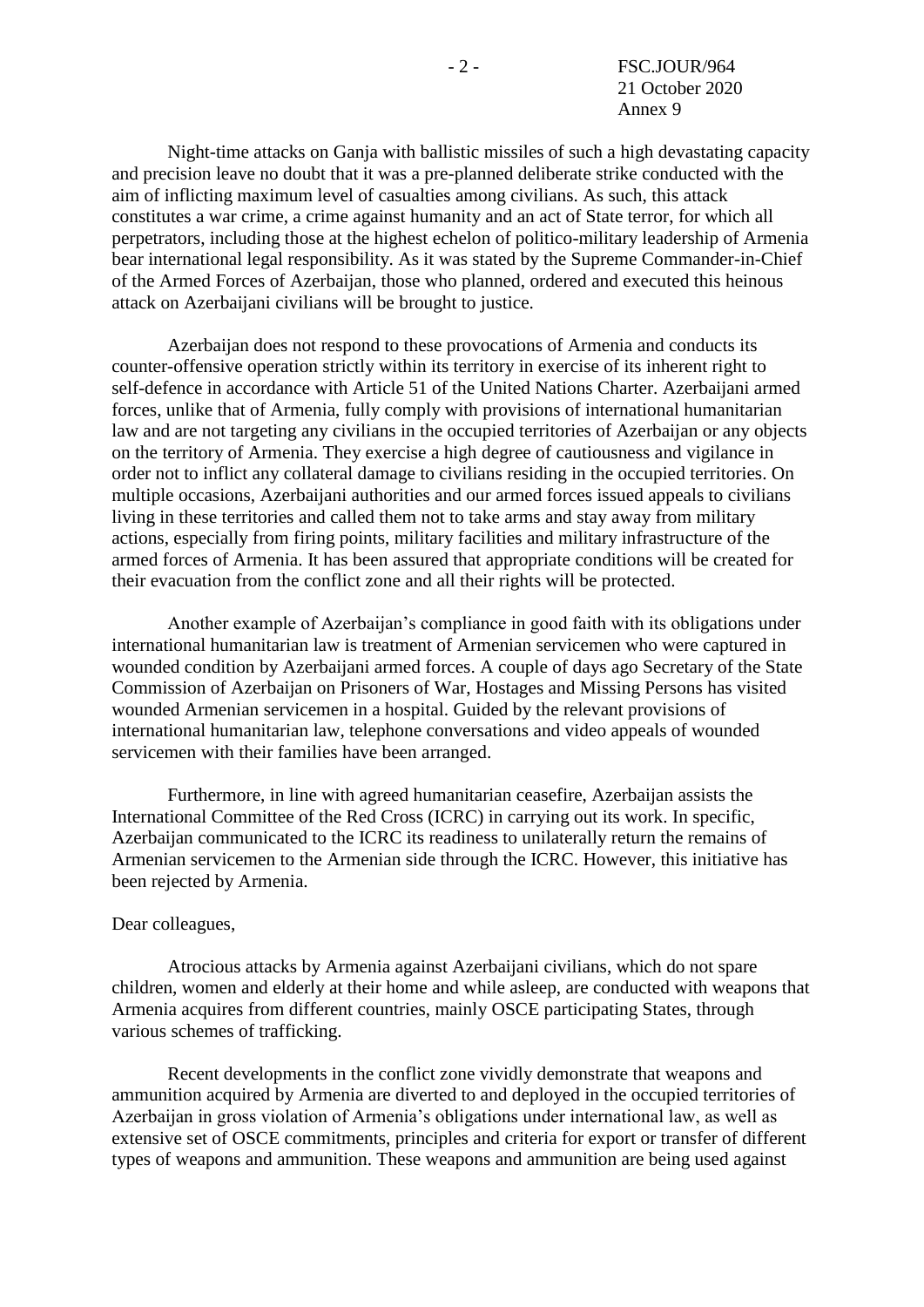Azerbaijani civilians and are launched both from the occupied territories of Azerbaijan and from the territory of Armenia.

Despite a formal humanitarian ceasefire, Armenia gets a huge amount of weapons and ammunition, brings mercenaries and foreign terrorist fighters to the conflict zone. Armenia is misusing civilian aircraft for transferring military goods as well as mercenaries and foreign terrorist fighters in blatant violation of rules of civil aviation reflected in the Chicago Convention of 1944. A significant increase of air traffic to Armenia from across the globe, including from those places, which previously either had no or very rare connection with Armenia, deserves particular reflection.

All these activities of Armenia leave no doubt that its goal is to exploit the ceasefire for preparing a new massive attack against Azerbaijan and its civilian population. It is therefore of utmost importance for the entire international community to realize and fulfil its responsibility not to allow Armenia to continue its aggression against Azerbaijan and commit further war crimes, crimes against humanity and acts of terror. Full and good faith implementation by all OSCE participating States of their relevant commitments is of crucial importance in order to deny Armenia any means to kill more innocent people and commit further crimes.

In this regard, we deem it particularly important to remind all OSCE participating States of their following commitments:

- In accordance with the Principles Governing Conventional Arms Transfers (DOC.FSC/3/96), each participating State is committed to avoid transfers "which would be likely to threaten the national security of other States and of territories whose external relations are the internationally acknowledged responsibility of another State";
- Under the OSCE Document on Small Arms and Light Weapons (SALW) (FSC.DOC/1/00/Rev.1) issuing licenses for exports of small arms and light weapons must be avoided where there is a clear risk that "the small arms in question might threaten the national security of other States", "threaten compliance with international law governing the conduct of armed conflict", "be diverted to territories whose external relations are the internationally acknowledged responsibility of another State";
- Under the OSCE Principles for Export Controls of Man-Portable Air Defence Systems (MANPADS) (FSC.DEC/3/04) decisions to authorize exports of man-portable air defence systems (MANPADS) must take into account the potential for diversion or misuse in the recipient country, as well as the recipient government's ability and willingness to protect against unauthorized re-transfers, loss, theft and diversion;
- The OSCE Code of Conduct on Politico-Military Aspects of Security (DOC.FSC/1/95) commits all participating States not provide assistance to or support States that are in violation of their obligation to refrain from the threat or use of force against the territorial integrity or political independence of any State, or in any other manner inconsistent with the Charter of the United Nations and with the Declaration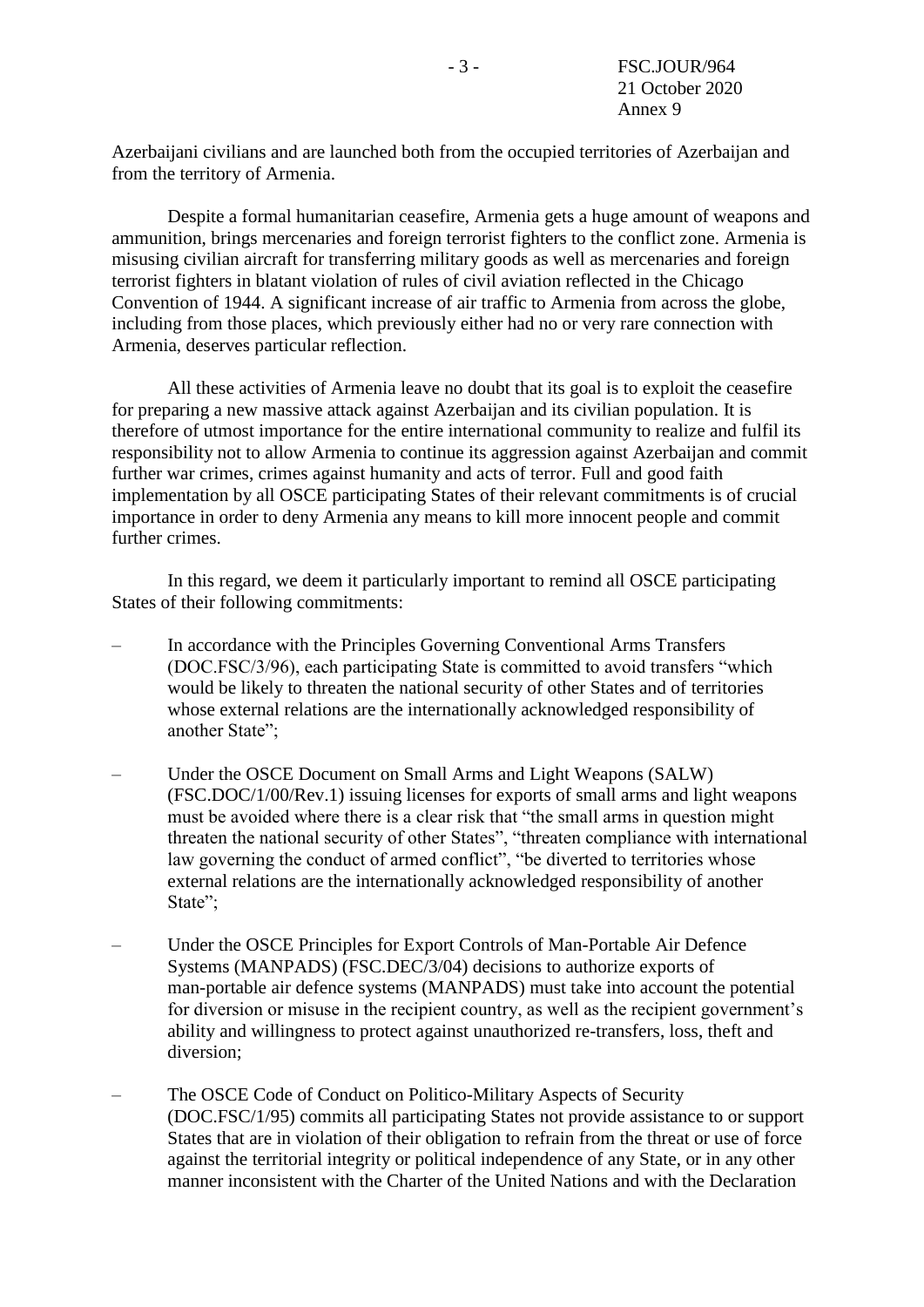on Principles Guiding Relations between Participating States contained in the Helsinki Final Act.

The aforementioned are collectively agreed OSCE commitments, implementation of which in good faith is a mutual responsibility of all participating States vis-à-vis each other. Therefore, the Azerbaijani side legitimately expects all OSCE participating States concerned to take prompt actions arising from their relevant OSCE commitments and to reconsider their military-technical co-operation with Armenia.

Furthermore, we have continuously been drawing the attention of the FSC to Armenia's blatant violations of its commitments and obligations under the Vienna Document and the Treaty on Conventional Armed Forces in Europe, specifically by illegally deploying its armed forces in the occupied territories of Azerbaijan, by taking advantage of the fragmentation of the zone of application of confidence- and security-building measure regimes and thus, concealing its military potential from these regimes, by engaging in illegal massive military build-up in these territories. We have presented on multiple occasions undeniable facts testifying to these egregious violations and repeatedly warned against the adverse effects of Armenia's outright disregard of its commitments and obligations.

The amount of weapons and ammunition destroyed and captured by the armed forces of Azerbaijan (exhibit 4) in the course of our counter-offensive operation reaffirms the aforementioned grave violations and reveals a high scale of militarization of the occupied territories, which pursued the obvious goal to consolidate the unlawful occupation of these territories. Thus, as of 20 October, Azerbaijani armed forces destroyed and captured 280 tanks of Armenian armed forces. To compare, in the latest annual exchange of military information within the Vienna Document and the Treaty on Conventional Armed Forces in Europe, Armenia declared to possess only 145 tanks. Our armed forces also destroyed and captured 424 artillery pieces, while Armenia declared to have only 242 artillery pieces. These vast differences in numbers speak for themselves and one can only wonder how many more pieces of military equipment are still left at the disposal of Armenian armed forces in the occupied territories of Azerbaijan. We would like to demonstrate the latest video of destroyed and captured tanks (exhibit 5). We will present more detailed documented evidence of this in due course.

To conclude, Azerbaijan counts on support and solidarity of the OSCE participating States in thwarting imminent threat posed by Armenia's ongoing aggression against Azerbaijan accompanied by heinous war crimes, crimes against humanity and acts of State terror.

I request that this statement be attached to the journal of the day.

Thank you, Madam Chairperson.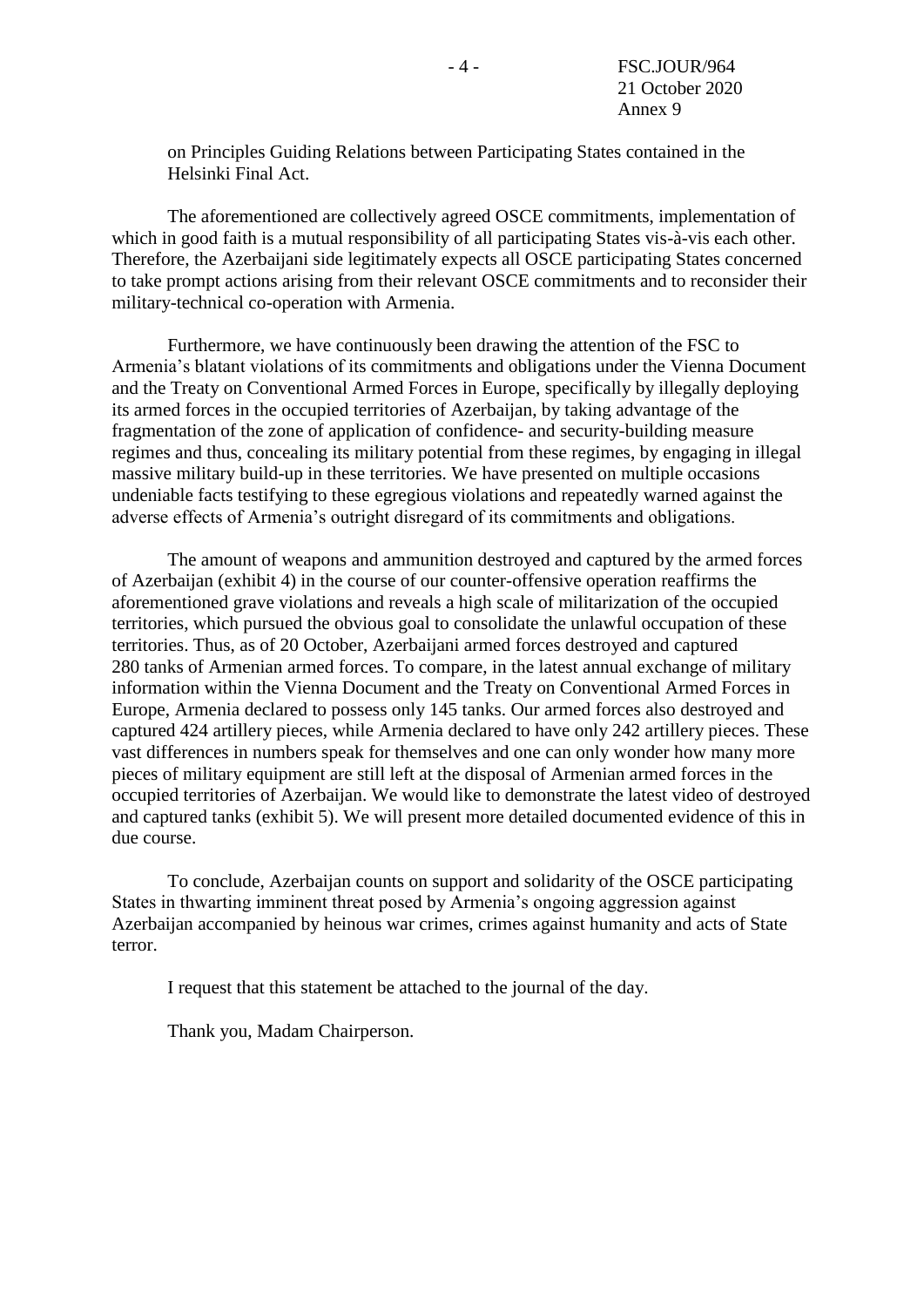

FSC.JOUR/964

Original: ENGLISH

**958th Plenary Meeting** FSC Journal No. 964, Agenda item 3(a)

## **STATEMENT BY THE DELEGATION OF SLOVENIA**

Madam Chairperson,

As a follow-up to the recent Security Dialogue on modernization of the Vienna Document held during the 956th plenary meeting of the Forum for Security Co-operation (FSC) on 30 September – specifically to the update on the Information Management and Reporting System (iMARS) provided on that occasion by Mr. Kristijan Podbevšek from the OSCE Secretariat's FSC Support Section (SEC.GAL/132.20) – we should like to reiterate Slovenia's strong support for the iMARS project because of the many benefits it will bring.

We regard iMARS as one of the most significant technical developments in the field of arms control in recent years.

The system will help us to develop a comprehensive and structured database, manage more effectively the information exchanged as part of confidence- and security-building measures, and achieve considerable horizontal synergies.

Moreover, iMARS is expected to reduce the workload of all those involved in the exchange of military information and to significantly increase the capacity of participating States to make full use of these data, thereby enhancing the effectiveness of existing transparency measures.

The importance of having an automated system in place along with facilities for electronic communication has also been highlighted by the FSC's work in the current context of the COVID-19 pandemic, when we have had to significantly reduce our physical presence at meetings and other activities.

Suiting actions to words, it is my pleasure to inform you that the Government of the Republic of Slovenia has decided to join the participating States that are financially supporting the iMARS project – namely, by providing a contribution of 7,000 euros.

We intend to carry on supporting iMARS in the future, too, and hope to be in a position to make additional contributions.

Thank you for your attention. Please attach this statement to the journal of the day.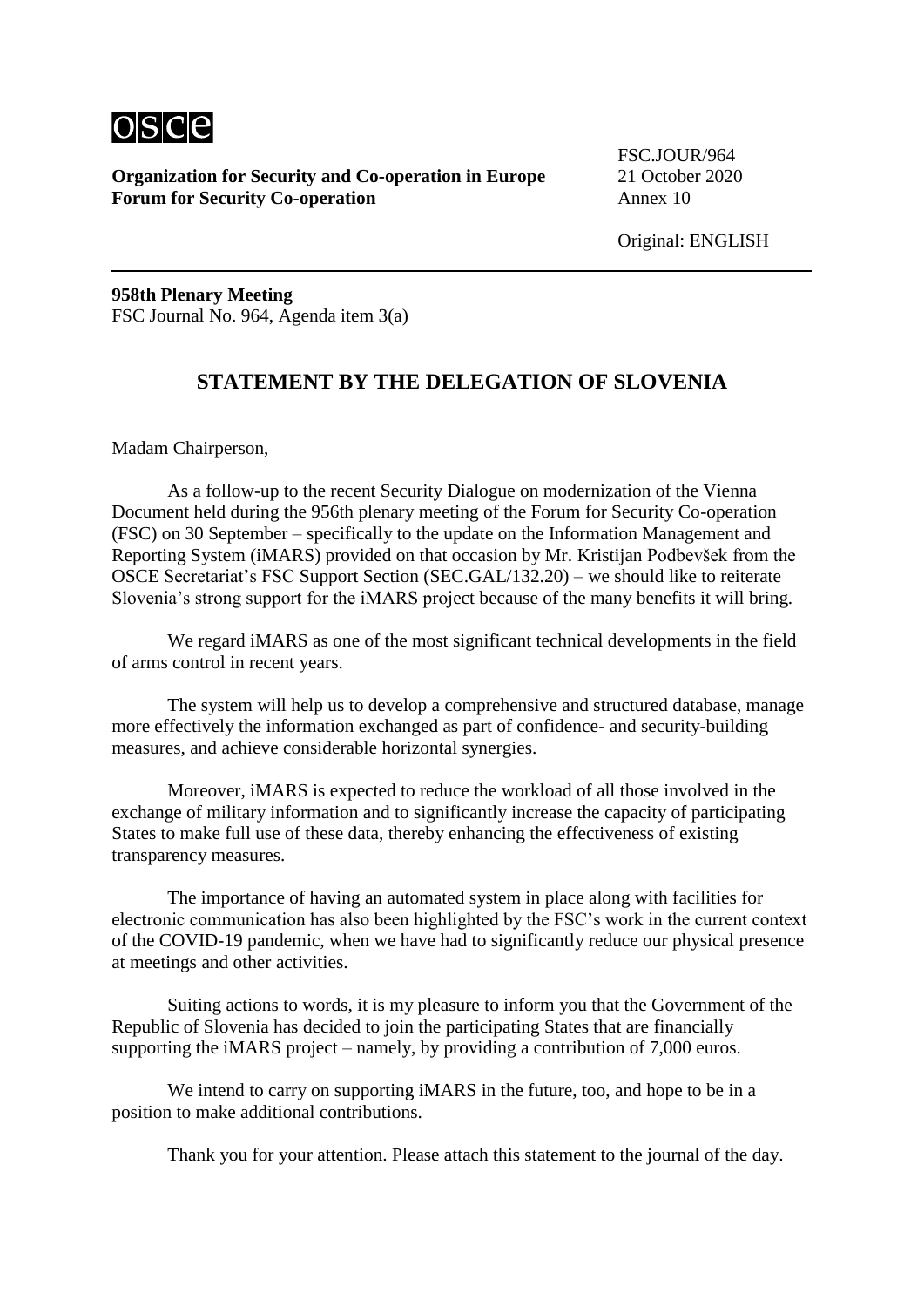

FSC.JOUR/964

Original: ENGLISH

**958th Plenary Meeting** FSC Journal No. 964, Agenda item 3(c)

# **STATEMENT BY THE CHAIRPERSON OF THE INFORMAL GROUP OF FRIENDS ON SMALL ARMS AND LIGHT WEAPONS AND STOCKPILES OF CONVENTIONAL AMMUNITION (LATVIA)**

Thank you, Madam Chairperson. Dear colleagues,

<u>.</u>

In my capacity as Chairperson of the Informal Group of Friends on Small Arms and Light Weapons (SALW) and Stockpiles of Conventional Ammunition (SCA), I should like to take this opportunity to inform you about the Group's most recent meeting, which took place on 12 October 2020 via video teleconference.

The meeting was attended by 51 participants from 42 OSCE participating States<sup>1</sup> and from the FSC Support Section. The participating States leading the process for updating the OSCE Best Practice Guides (BPGs) in general – namely, Germany, the United Kingdom and the United States – provided an update on the progress made in updating specifically the guides on SALW and SCA. In addition, the United States provided a briefing on the expert meeting that was jointly organized by the FSC Support Section/Conflict Prevention Centre on 6 October to review, revise and submit final draft versions of three updated BPGs: on national procedures for the destruction of SALW; on procedures for the management of SCA; and on national procedures for stockpile management, security and destruction of man-portable air defence systems.

I am very pleased to note that seven out of the 17 existing BPGs are currently being reviewed and updated. However, we should not rest on the progress achieved and I therefore encourage the participating States that originally authored or sponsored the remaining ten BPGs to initiate the update process for these, or at least to lead the discussions aimed at assessing whether they continue to be relevant and applicable or need to be updated.

As the principles and the mechanism for reviewing and updating the BPGs are still being tested and are subject to further refinement, a revised version of the food-for-thought

<sup>1</sup> Albania, Armenia, Austria, Belgium, Bosnia and Herzegovina, Canada, Croatia, Cyprus, Czech Republic, Finland, France, Germany, Greece, Hungary, Ireland, Latvia, Lithuania, Malta, Montenegro, Norway, Portugal, Russian Federation, Slovenia, Spain, Switzerland, Turkey, United Kingdom, United States of America.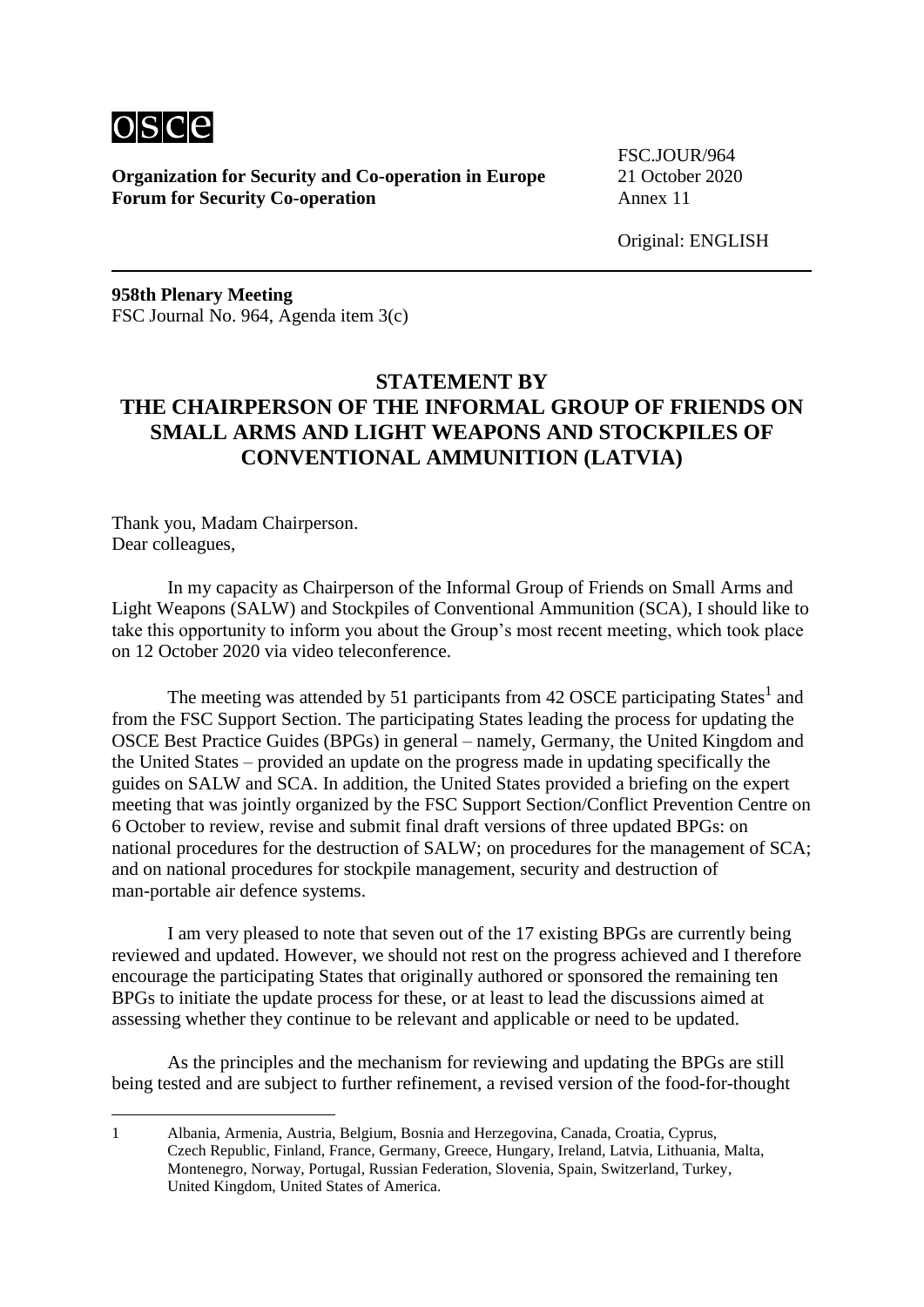paper "OSCE Best Practice Guides on SALW and Conventional Ammunition: Their Purpose, Effective Use and Systematic Review" (FSC.DEL/243/19/Rev.1, dated 6 October 2020), which reflects lessons learned since 2019, was presented to the participants at the recent meeting of the Informal Group of Friends on 12 October. Building on this paper, we may consider developing a separate guidance document on reviewing and updating the BPGs that can be used in future cycles.

In response to the participating States that had expressed interest in harmonizing the OSCE questionnaire on SALW with the corresponding template used by the United Nations Office for Disarmament Affairs, the FSC Support Section presented at the meeting an updated OSCE reporting template for the implementation of the OSCE Document on SALW and its supplementary decisions.

A perception paper reflecting the discussions held at the Informal Group of Friends' meeting of 12 October and proposing the next steps will be issued soon together with the presentations given at the meeting.

I should like to thank all the participants and all the distinguished delegations of OSCE participating States that supported this meeting and contributed to its success.

I also wish to extend my gratitude to the FSC Support Section for providing invaluable subject-matter expertise and technical support.

Thank you very much for your attention.

I kindly ask that this statement be attached to the journal of the day.